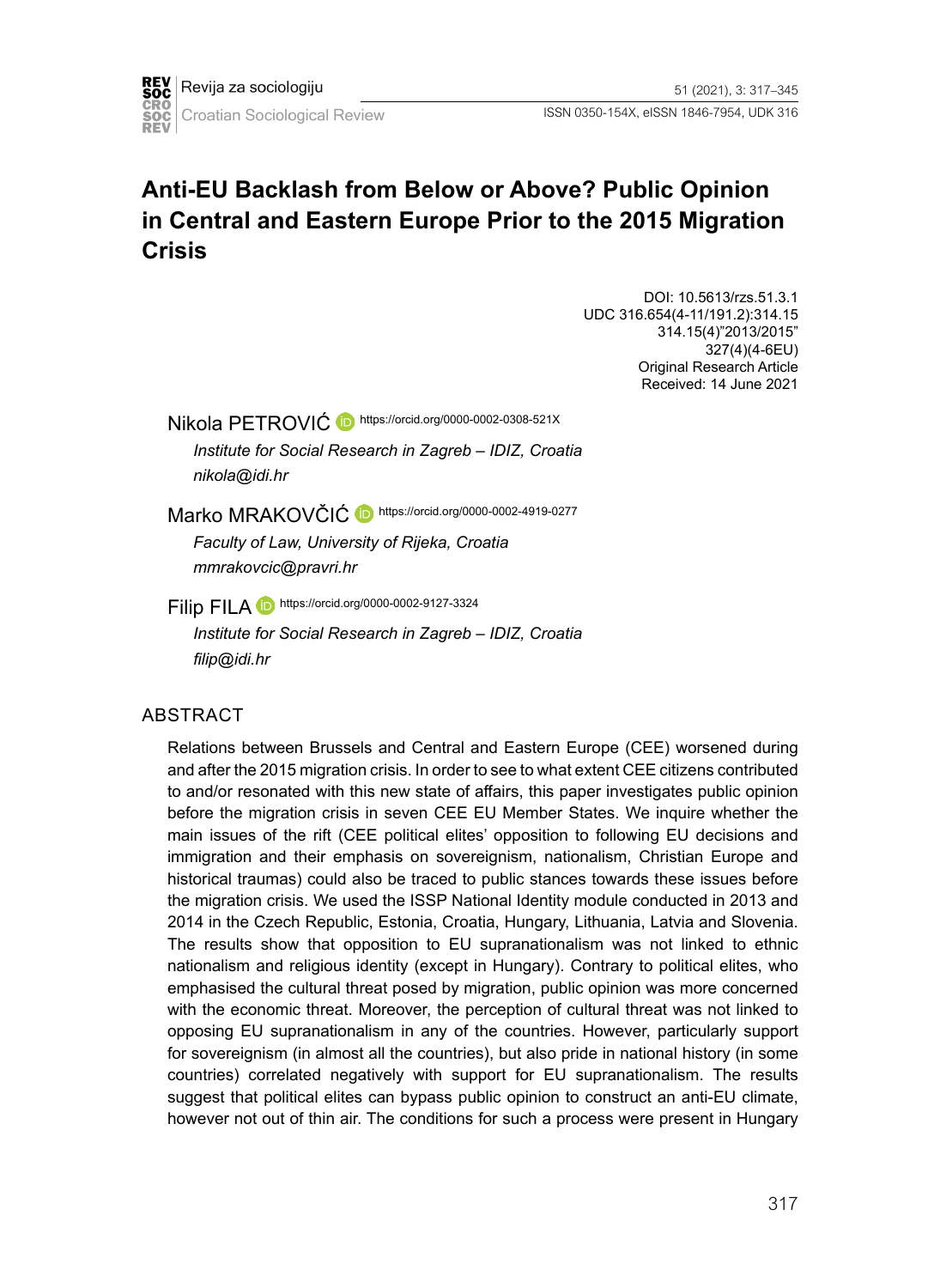**REV<br>SOC CRO<br>SOC<br>REV** 

> with its emerging transnational cleavage, which shows the importance of cleavages in studying Euroscepticism.

Key words: Euroscepticism, Central and Eastern Europe, public attitudes, national identity, migration

## 1. INTRODUCTION

Relations between Brussels and Central and Eastern European (CEE) Member States worsened during and after the 2015 migration crisis. The contention culminated as Visegrád Group states (Hungary, Slovakia, Czech Republic and Poland) rejected the plan for mandatory migrant quotas in September 2015. That the contention had spread to other post-socialist EU Member States was evident from a letter to the European Commission (EC) signed by the Ministers of the Interior of Visegrád states, as well as those of Slovenia, Estonia and Latvia in June 2020. In the letter, they reiterated "strong objection to mandatory relocation of asylum seekers and migrants in any shape or form" (Hamáček et al., 2020). But migration has not been the only issue of contention.

The 2010s in CEE were shaped by illiberal turns in Hungary and Poland, led by Eurosceptic<sup>1</sup> Fidesz and PiS, respectively. The rise of centrist populists in the Czech Republic (ANO) and Slovakia (OĽaNO) marked the 2010s and particularly the beginning of the 2020s when these anti-establishment parties led coalition governments. In Slovenia, the newly formed government of Janez Janša followed the lead of Hungarian Prime Minister Viktor Orbán's Eurosceptic in 2020. Although at the time of signing of the letter to the EC both Latvia and Estonia were led by Prime Ministers from more (Unity in Latvia) or less (Estonian Centre Party) pro-European parties, both Ministers of the Interior belonged to more right-wing, Eurosceptic parties in coalition governments. Croatia and Lithuania were, on the other hand, led by strongly pro-European coalition governments and Lithuania experienced a notable decline of Eurosceptic forces. However, in Croatia, the radical right and Eurosceptic Homeland Movement has been challenging the dominance of the centre-right Croatian Democratic Union (HDZ) since 2019.

The developments of recent years indicate that, regardless of their similar historical backgrounds, various CEE Member States differ in their relations towards the EU (Styczyńska, 2017). Despite this, the growth of right-wing Euroscepticism has been apparent all over the region. Right-wing authoritarianism, as well as new contentious relations towards the EU in some of the CEE EU Member States, are

<sup>1</sup> Euroscepticism of CEE parties was estimated by EU position scores from the Chapel Hill Expert Survey 2019 (Bakker et al., 2020).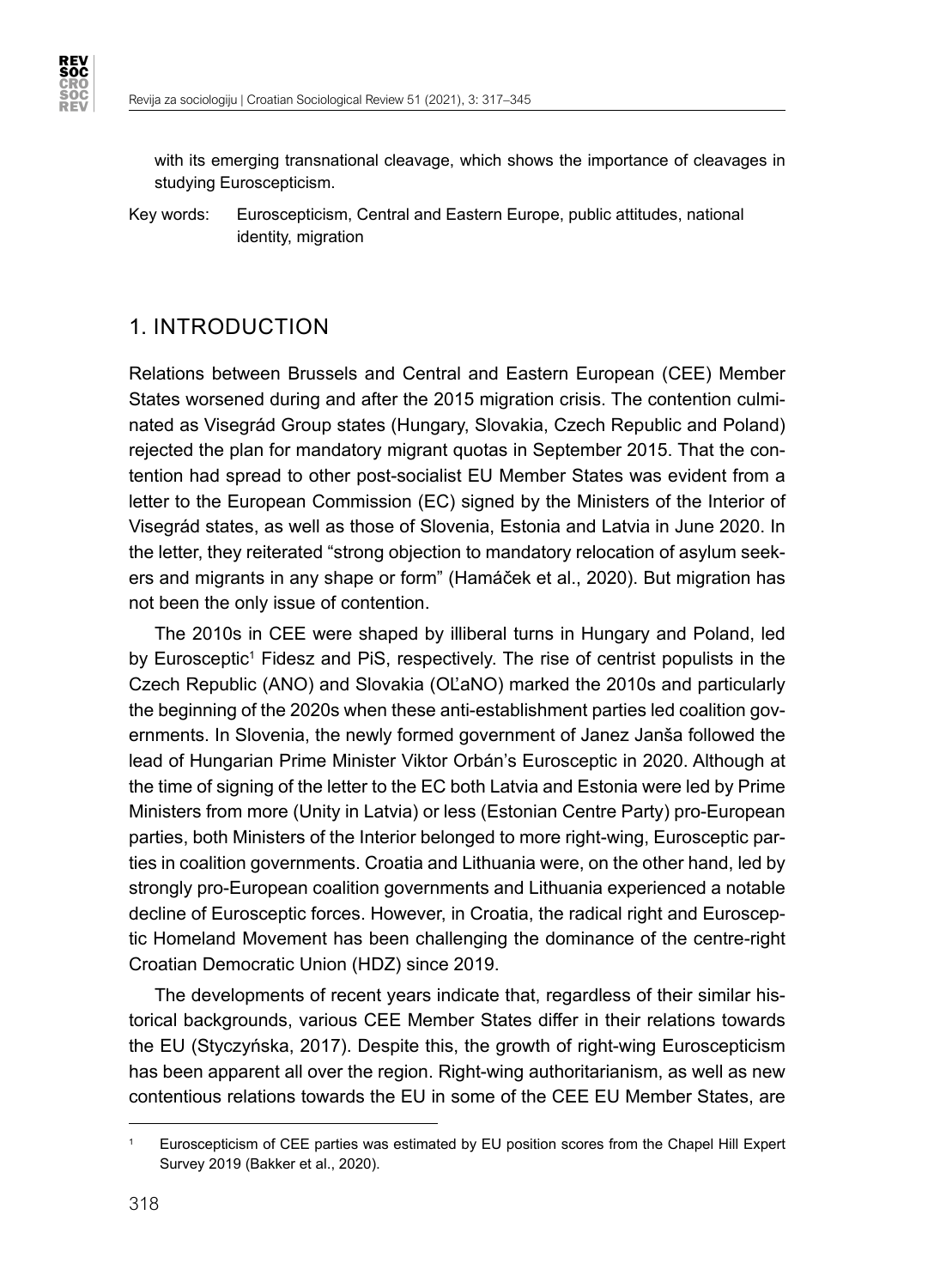

described as a result of "intellectual, ideological, and organizational innovations of a new authoritarian elite" in which a particularly prominent role is played by Orbán (Enyedi, 2020: 364). In 2016, Orbán organised a referendum on migrant quotas where 98% of voters rejected the proposition according to which the European Union would "be able to mandate the obligatory resettlement of non-Hungarian citizens into Hungary". Although the referendum was invalid due to turnout being lower than 50%, Fidesz-led campaigns were successful in politicising the issue of migration and promoting anti-immigrant attitudes (Bíró-Nagy, 2021).

In order to see to what extent CEE citizens contributed to and/or resonated with this new state of affairs, this paper investigates public opinion in seven CEE EU Member States before the migration crisis. The key question which emerged during and after the crisis is whether the EU could impose its decisions on EU Member States. To answer it, we use the International Social Survey Programme National Identity module (ISSP, 2015) conducted in 2013 and 2014 (pre-crisis), as it asks not only this particular question measuring the level of support for EU supranationalism but also a string of questions related to various issues that became the main talking points in terms of the relations between Brussels elites and Eurosceptic CEE elites. Previous research has analysed attitudes of voters in CEE after the migration crisis (2016) and has shown that anti-immigration and anti-EU attitudes have a positive effect on voting for radical-right populist parties, such as Fidesz and Estonian EKRE (Santana, Zagórski and Rama, 2020). However, a comparison of public opinion in CEE before the migration crisis regarding their support for EU decisions is largely absent. This comparison can provide a general answer to whether the public's sociodemographic characteristics, aspects of identification and social attitudes explained opposition to EU supranationalism before these issues were politicised in CEE. Moreover, comparing the public and the elites can help discern whether the elites' positions and actions towards the EU were grounded in prevailing public opinions or not. On a wider scale, it can help to understand the background of the rift between Brussels and CEE.

## 2. THEORETICAL-CONCEPTUAL FRAMEWORK

Political elites are often crucial in shaping public opinion and increasing support for ethnic intolerance and authoritarianism (for research in post-socialist countries see Sekulić, Massey and Hodson, 2006; Lavrič and Bieber, 2021). Likewise, it could be argued that Orbán and PiS leader Jarosław Kaczyński were the most prominent actors of the illiberal and authoritarian turn in CEE. As prominent CEE experts Zielonka and Rupnik argued (2020: 1074): "Voters in Central and Eastern Europe supported liberal policies and politicians for many years, so it is difficult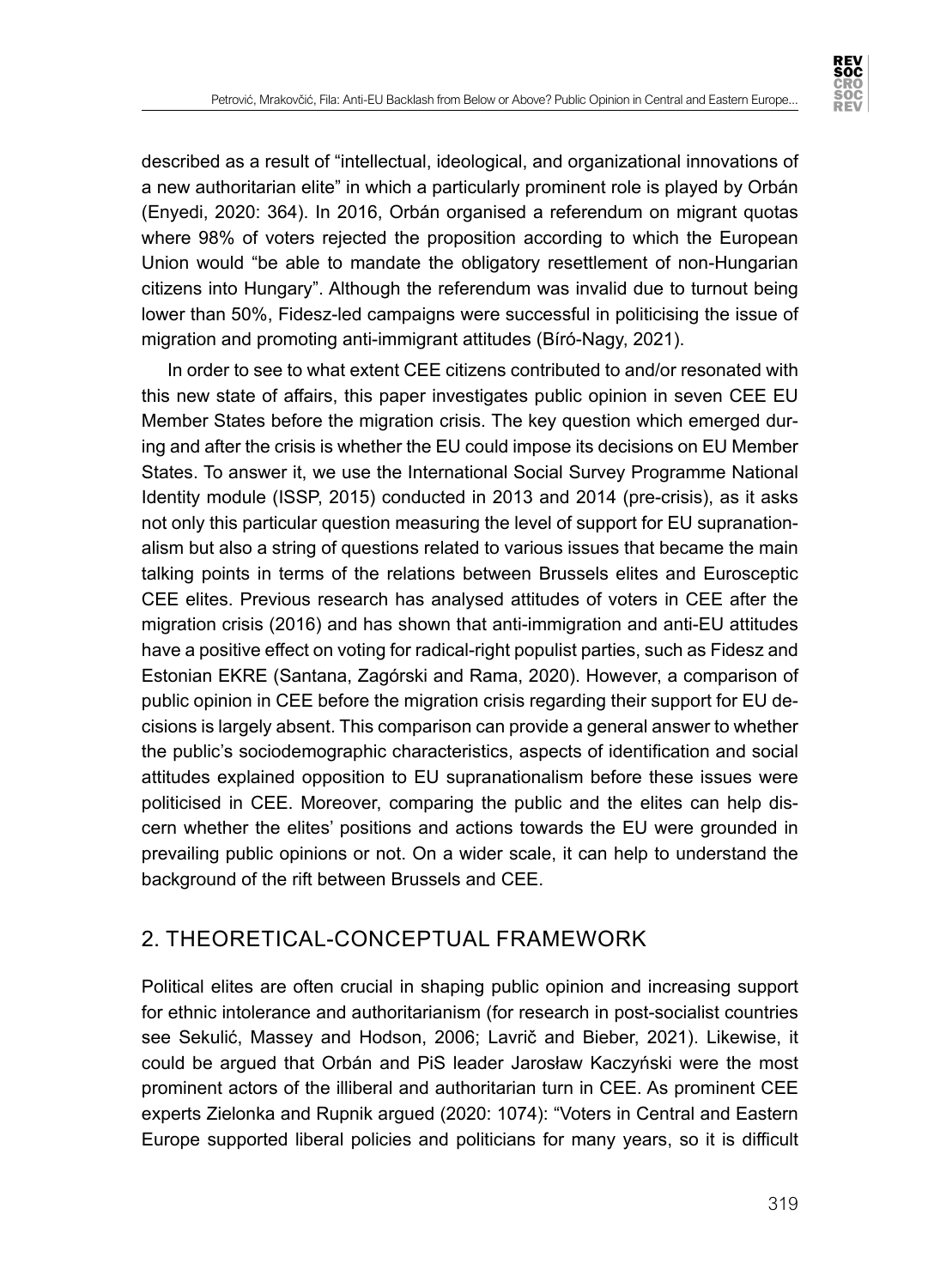**REV<br>SOC SOC<br>REV** 

> to claim that this region is particularly prone to authoritarianism and xenophobia". Orbán and Kaczyński were also heavily involved in constructing the increase in refugees coming from war-torn countries as a civilisational clash and a full-scale crisis of relations within the EU. $^2$  Hooghe and Marks (2018: 117) showed that party salience on immigration in 2010 was lower in CEE than in Western and Southern Europe. However, the migration crisis narrative allowed some CEE political actors to present themselves as protectors of their nations against migration from the East and centralisation from Brussels, while they were trying to take a firmer grip on the national judiciary and media (Vachudova, 2020).

> Largely due to their ideological entrepreneurship and Brussels' initiatives and responses, several topics of the previous decade have been often presented as insurmountable differences between Western and Eastern Europe. Orbán (2020) summed this up in a speech, as he inaugurated a monument commemorating the Treaty of Trianon:

*"Western Europe has renounced … the spiritual energy of national culture. In other words, it has renounced Christian Europe. In place of this it is experimenting with a godless universe, with the rainbow reshaping of families, with migration and with open societies".* 

Four key elements of such CEE Eurosceptic narratives of the 2010s can be singled out. First, an emphasis on national interests instead of EU supranationalism, to the point of talking about a return to greater national sovereignty. Second, a refusal to make CEE countries immigrant and multicultural societies as happened in Western Europe.3 Third, the emphasis on the Christian character of both CEE nations and Europe as a whole, exemplified in the expression "Christian Europe" often used by Orbán. Fourth, strong historical narratives of national pride and Western betrayal, exemplified particularly by Orbán's insistence on the historical role of Hungary as a Christian bulwark and evocation of the Trianon trauma (see Petrović, 2019).

In their pursuit of general explanations of public support for European integration, Hobolt and de Vries (2016) found three main ones: (1) utilitarian approach (focusing on the benefits of European integration, with those more well-off and more

<sup>&</sup>lt;sup>2</sup> Every crisis is, in a way, socially constructed. By referring to the increase in refugees and migrants coming to the EU in 2015 as a "migration crisis" we do not wish to imply that this was a particularly shocking event in and of itself. Rather it could be claimed that political elites i.e., the new authoritarian CEE elite, were involved in framing it as such.

<sup>&</sup>lt;sup>3</sup> During and after the migration crisis, the issue of immigration in CEE was framed mainly as a cultural threat. However, due to the importance of the perception of both the economic and cultural threats regarding immigration, we analyse both dimensions, although separately (see Bandelj and Gibson, 2020).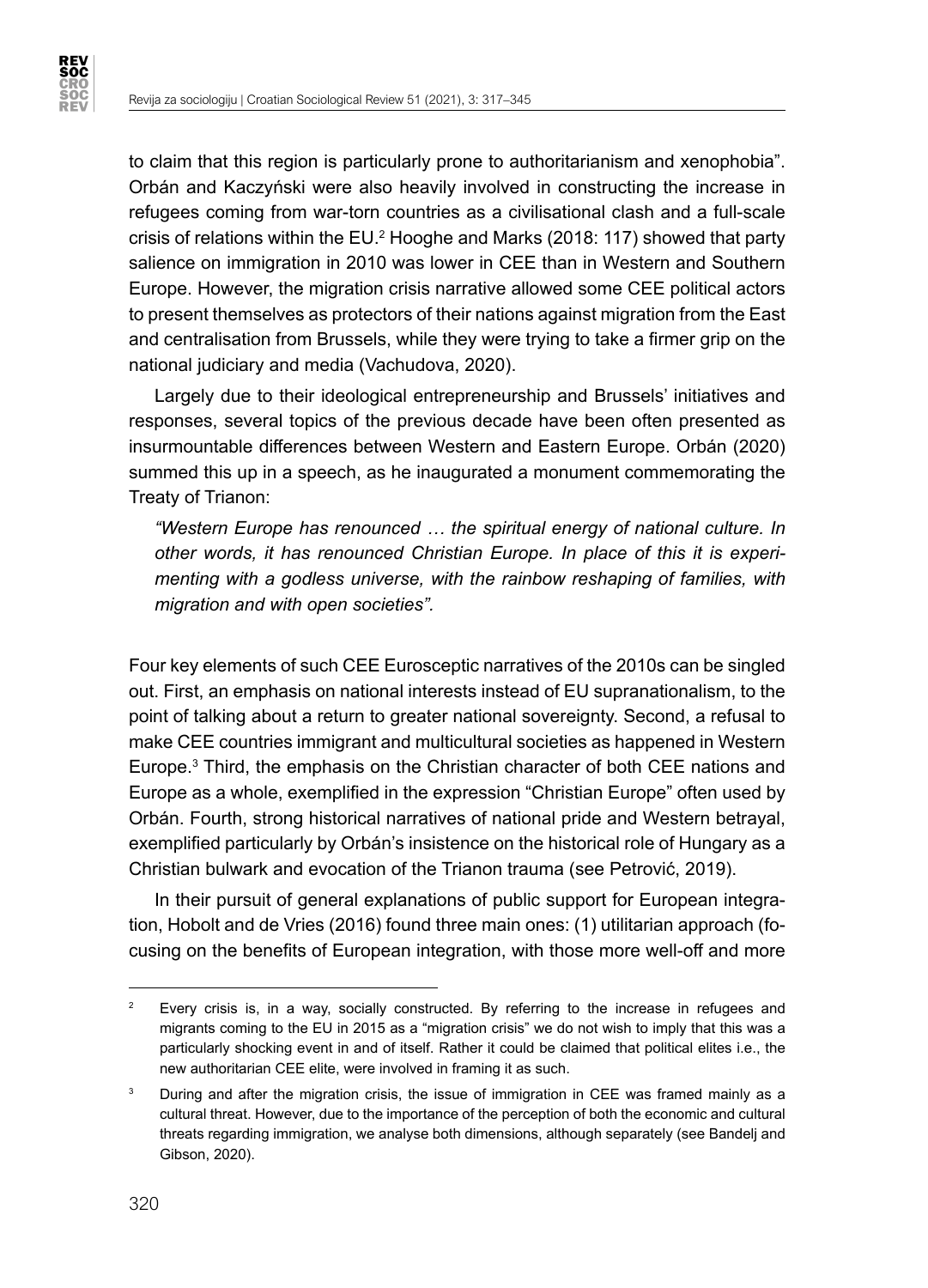

educated showing higher support for the EU), (2) identity approach (focusing on issues of national identity and national pride, with those more attached to their nations and more proud of their nations being more Eurosceptic) and (3) cue-taking approach (focusing on cues or proxies, such as political parties which help citizens form their opinion). The utilitarian aspect has not been central in the post-2015 Eurosceptic narratives in CEE, but we test it for each country. Aspects of *national identity*, however, have been prominent in those narratives; thus, we explore their effects on attitudes towards the EU. The third, cue-taking approach, informs our very research question: we inquire whether, prior to the onset of the CEE–Brussels rift, themes at the centre of the rift had any influence on the public opinion towards EU supranationalism (i.e., transferring sovereignty to EU institutions, see Díez Medrano, 2020). If the answer is yes, that means that the cues the Eurosceptic political parties and figures pushed already had some support "from below".

As a precursory note, we point out that Eurosceptic CEE themes that have emerged after 2015 are not necessarily region-specific, as the whole of the EU can be understood as being transformed by a new transnational cleavage. The focal point of this cleavage is "the defence of national political, social, and economic ways of life against external actors who penetrate the state by migrating, exchanging goods, or exerting rule" (Hooghe and Marks, 2018: 2). The definition broadly articulates the concept of *sovereignism*, whose influence on stances towards EU supranationalism is another relationship we investigate. In contrast to Western Europe, the transnational cleavage in CEE is more recent and can be analysed more clearly after the end of the accession process. However, transnational-national cleavage was more politicised in some of the analysed CEE countries than in others. In Croatia and Baltic countries, this cleavage was and still is moderated by what the majority of the elites see as the geopolitical necessity of joining and belonging to the West, i.e., the EU, and escaping from Serbian or Russian dominance. Czech politics were shaped by a socioeconomic cleavage (Hloušek and Kopeček, 2008). Until quite recently "the EU has not been an important issue of the inter-party competition line/cleavage in Slovenia" (Krašovec and Batrićević, 2020). On the other hand, Hungary stood out with a cleavage between more transnationally oriented liberals and socialists and more nationally oriented conservatives, drawing on a historical cleavage between traditionalists and Westernisers (Márkus, 1999). Consequently, it is not surprising that Orbán was again at the forefront of the rise of transnational-national cleavage, for instance in his 2011 European Parliament speech he "steadily emphasised that he was firmly resolved to defend the 'Hungarian national interest' at all times" (Arató and Koller, 2018: 91).

Next, we examine the closely connected concept of *nationalism* and its two most explored expressions: ethnic and civic (see Shulman, 2002; Janmaat 2006).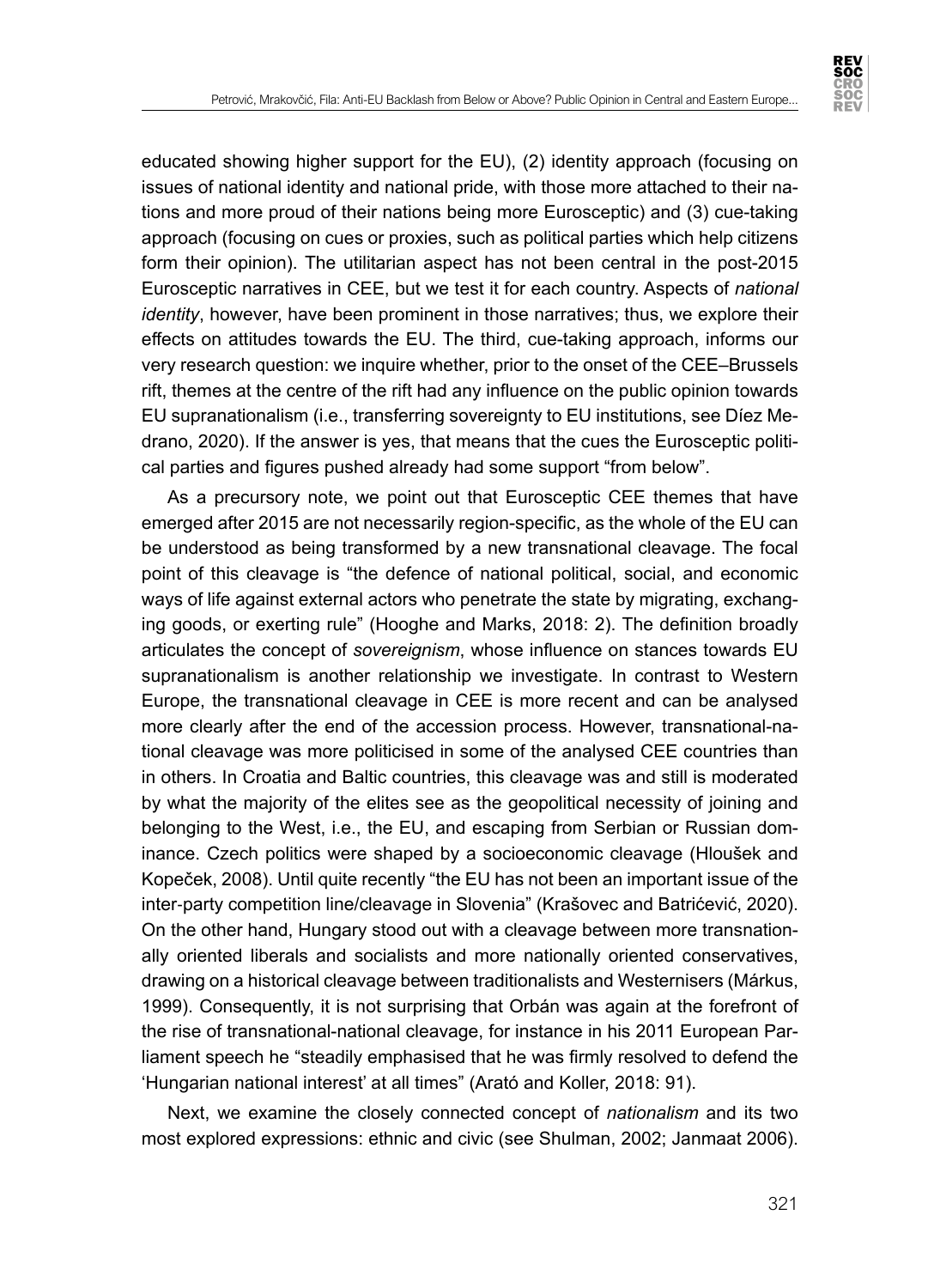

The types of nationalism are measured with multiple items, which often form separate dimensions. Reeskens and Hooghe used the national identity ISSP module data grouped together and confirmed dichotomous ethnic-civic structure (2010). However, they also used it in various national contexts and concluded that ethnic and civic nationalism "are not being measured cross-nationally equivalent across nations" (2010: 593). Our analysis of CEE Member States confirmed this because, in some countries, the factor analysis produced different factor structures. Most notably, and highly indicative for other results that will be presented later, in Croatia there was only one factor containing variables representing both the ethnic and civic dimensions of identity. In the Croatian case, this could indicate a lack of differentiation regarding types of national identity, which could be the result of strong national cohesion forged by the Croatian War of Independence in the 1990s and its consequences. In Hungary, respect for Hungarian political institutions and laws belonged to quasi-ethnic citizenship, because Fidesz voters supported this statement more than left opposition voters, who were probably concerned about Fidesz's state capture. Aspects of ethnic and civic nationalism are often interpreted by respondents according to national contexts and not exclusively as part of firm theoretical concepts. Therefore, in order to see how national contexts influence the support or resistance to EU supranationalism, we opted for single variables.

We also inquire whether the topics related to the EU accession process had influenced citizens' attitudes towards EU supranationalism. The topic of *protectionism* i.e., the idea of protecting the national economy, marked the accession process. It encompassed an unfavourable trade balance for CEE countries and securing a transition period during which EU citizens would not be able to buy agricultural land in CEE countries (Vachudova, 2005). CEE EU Member States were also shaped by different trajectories when joining the EU. All of the analysed countries joined the EU in 2004, except Croatia. However, there were considerable differences even within this group. Lithuania and Latvia had more protracted negotiations "as they did not satisfy the Copenhagen economic criteria" (Vachudova, 2005: 158). Croatia had a unique journey to Europe compared to other CEE member states (Pauković and Raos, 2015). It joined the EU in 2013 after a long and difficult process, during which its accession was conditioned by full cooperation with the Hague war crimes tribunal. This eventually shook the foundations of Croatian European identity. In 2011, the Hague tribunal issued a first-instance verdict, sentencing Ante Gotovina, who was considered a national war hero, to a long-term prison sentence. At that point, trends reversed and opinion polls immediately showed that the majority of Croats would vote against EU membership (Bago, 2011).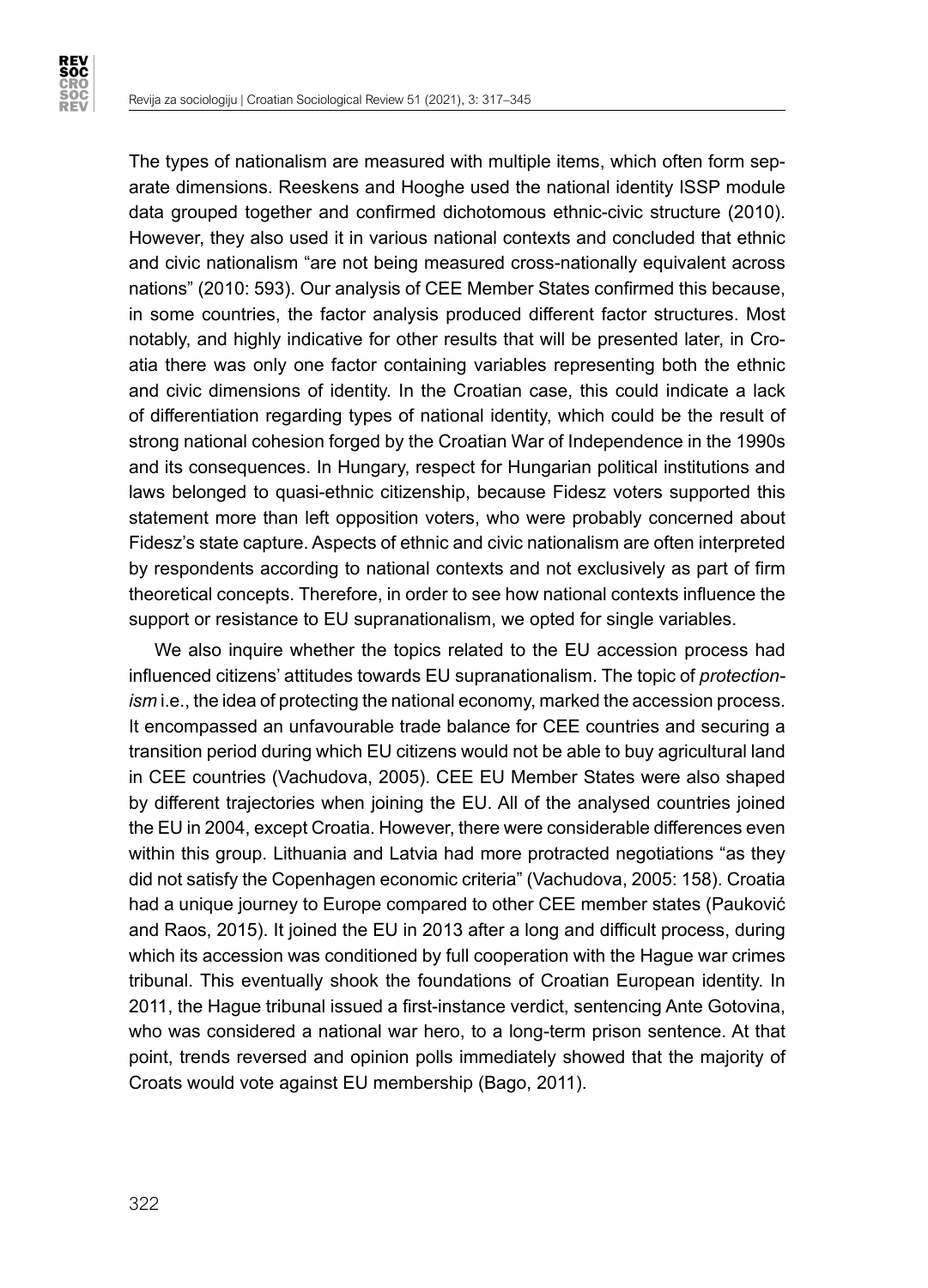

## 3. AIMS AND HYPOTHESES

This paper aims to investigate to what extent topics related to the transnational cleavage and CEE Eurosceptic narratives after the migration crisis determined the attitudes of citizens of Central and Eastern European countries towards EU supranationalism before the crisis. Our main hypothesis (H0) is that no topics imposed by Eurosceptic political elites after 2015 were important for citizens' attitudes just before the onset of the crisis. Based on theoretical and empirical insights, several additional hypotheses were formulated. If support for themes related to the cleavage and Eurosceptic narratives existed among citizens, resisting the European Union should correlate positively with the following:

- H1: ethnic aspects of national identity
- H2: nationalism
- H3: pride in national history
- H4: protectionism
- H5: sovereignism
- H6: anti-immigrant attitudes

## 4. DATA AND METHODS

The data used in the analysis are from the National Identity III module of the 2013 ISSP dataset (ISSP, 2015). The sample comprised the citizens of investigated CEE countries. The countries are the Czech Republic (CZ), Estonia (EE), Croatia (HR), Hungary (HU), Lithuania (LIT), Latvia (LV), Slovenia (SI).<sup>4</sup> Data were weighted with the supplied dataset weight ('WEIGHT'). Due to different sampling techniques in different countries, a weighing variable had to be used in order to correct sampling bias.<sup>5</sup> Sample sizes were as follows (for additional data on survey methodology and samples see Joye and Sapin, 2016):

<sup>4</sup> Poland was not included due to not being present in the ISSP dataset, while Slovakia had missing answers on variables concerning attitudes towards the EU and was therefore omitted.

<sup>&</sup>lt;sup>5</sup> "Each individual in the sample is assigned a weight to reflect the extent to which he or she would occur in repeated sampling from the population using the given sampling design" (Zou, Lloyd and Baumbusch, 2019: 6).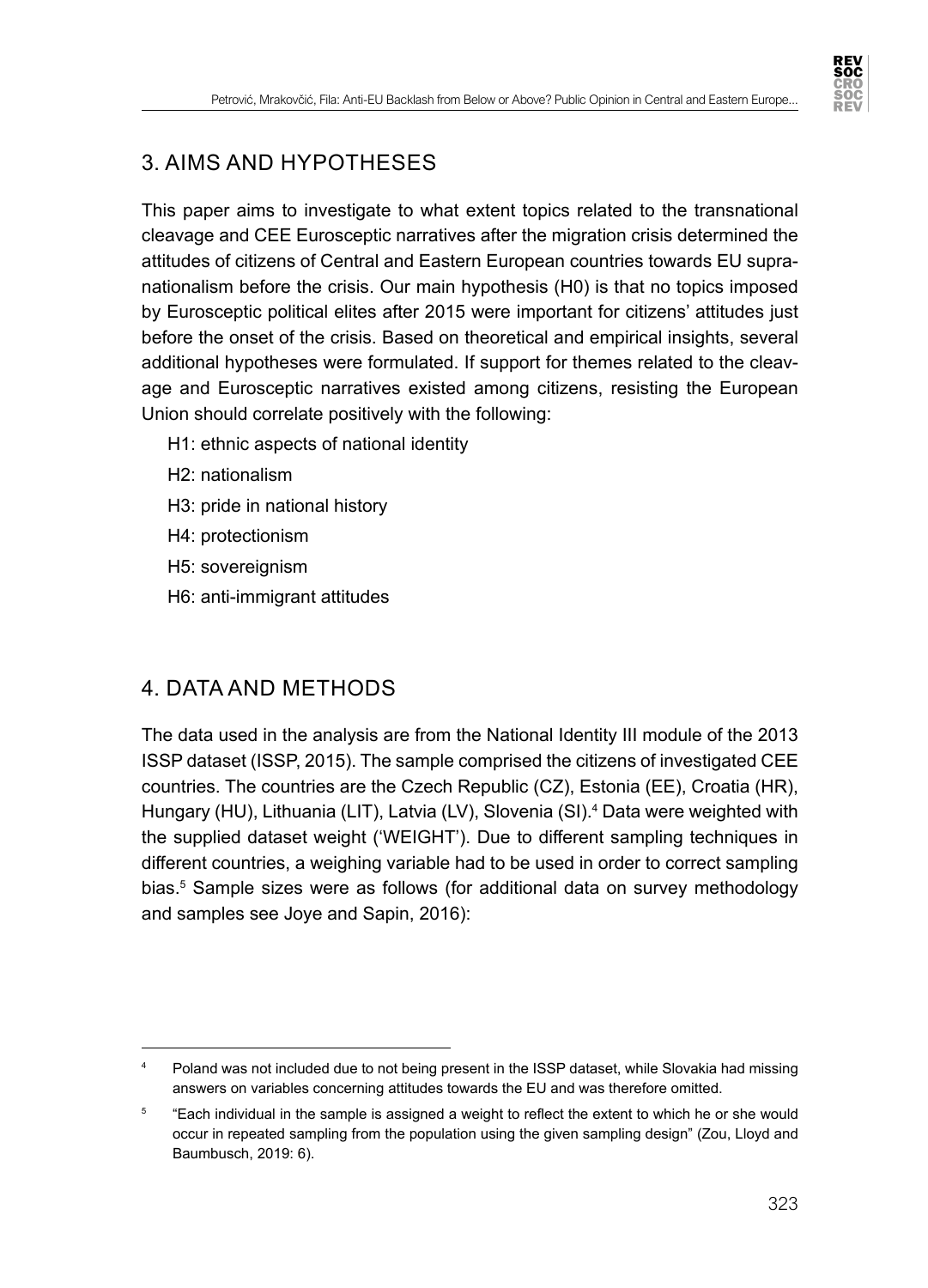|    | CZ. | EE . | HR. | <b>HU</b>                          | LIT. | LV | SI |
|----|-----|------|-----|------------------------------------|------|----|----|
| N. |     |      |     | 1909 1009 1000 1007 1194 1000 1010 |      |    |    |

#### Table 1. Sample sizes in researched countries $6$ .

#### 4.1. Survey measures

**REV<br>SOC** ŠÖČ<br>REV

> The chosen ISSP module contains several variables pertaining to attitudes towards the EU. We chose a single dependent variable that best represents "resistance to Brussels' decisions". Question 18 provided the best wording of such a sentiment, albeit in the direction opposite to resistance: *[COUNTRY] should follow [European Union] decisions, even if it does not agree with them*. The scale ranged from 1 (agree strongly) to 5 (disagree strongly).

> As for independent variables, we used two sets: sociodemographic ones and variables measuring respondents' identification and attitudes. Notably, we opted for single variables as representatives of relevant concepts instead of scales due to the thematic accents we wanted to investigate. Sociodemographic variables were: sex, age, highest completed education level, attendance of religious services, top-bottom self-placement<sup>7</sup>, voting in previous elections and urban vs. rural residence. Other explanatory variables were derived from the additional hypotheses.

> The first couple of variables straightforwardly measure identification with a country and Europe: (1) *How close do you feel to your country?* (2) *How close do you feel to Europe?*

> Four variables representing different aspects of *How important for being truly* (NATIONALITY) *is* were chosen. For civic nationalism, we selected: (1) *To have (country nationality) citizenship*; (2) *To respect (country nationality) political institutions and laws*. For ethnic nationalism, we selected: (1) *To have (country nationality) ancestry*; (2) *To be a (country dominate)<sup>s</sup> religion*. The last question was also a proxy for the issue of Christian Europe.

> From aspects of national pride, we choose two variables: (1) the question *How proud are you of [COUNTRY]'s history?* is a proxy for the issue of historical nar-

<sup>&</sup>lt;sup>6</sup> All samples are considerably smaller than the Czech one, but the minimum achieved sample size (N=1000) suffices for the statistical analysis carried out.

<sup>7</sup> The top-bottom self-placement variable encompasses a broader estimate of one's position on the social ladder compared to others (1-lowest; 10-highest).

In Croatia, Slovenia and Lithuania, which are predominantly Catholic, respondents were asked: "How important do you think is to be a Catholic?" and in other analysed countries: "How important do you think is to be a Christian?"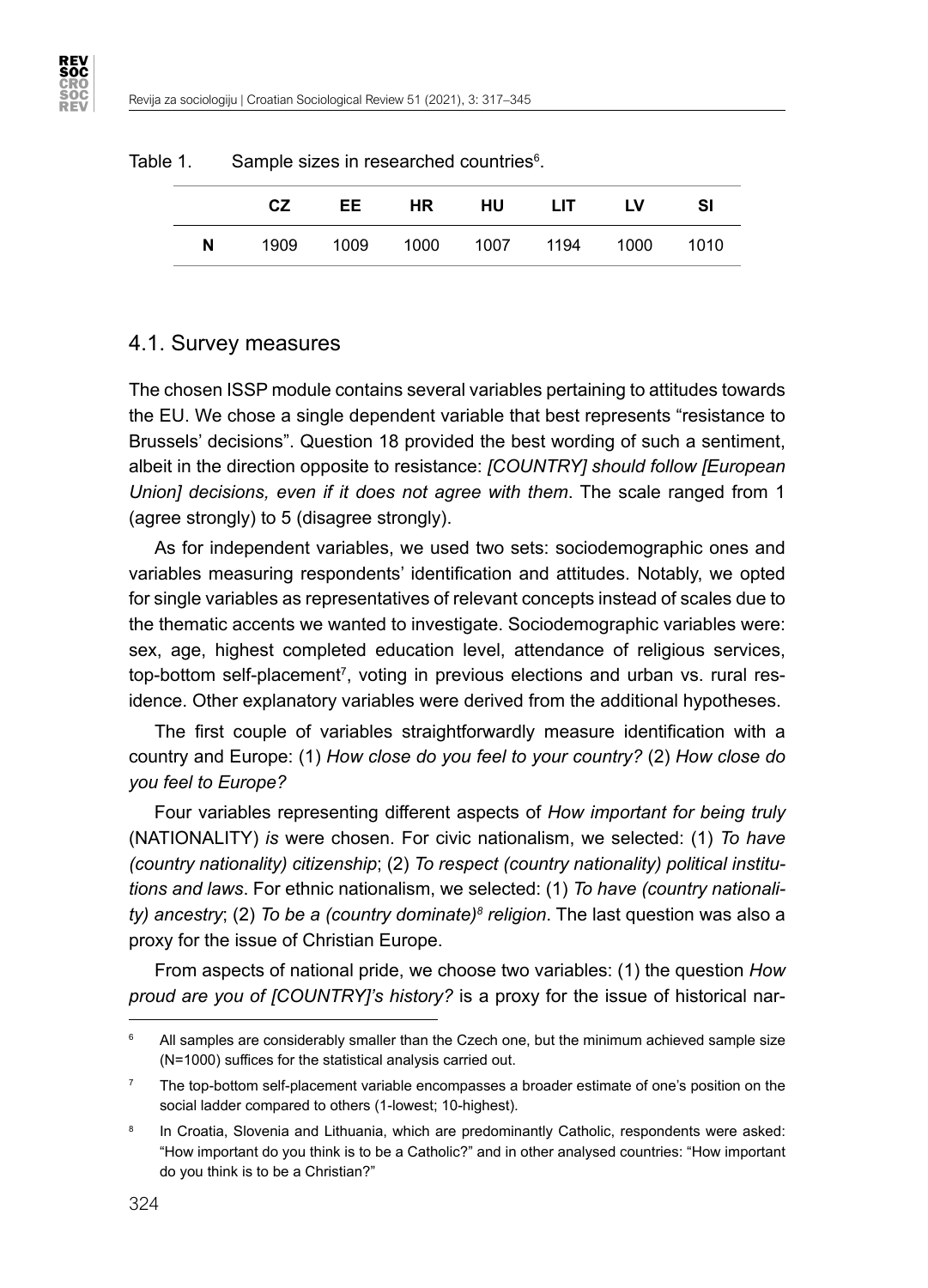ratives emphasising glorious national past; (2) the question *How proud are you of [COUNTRY]'s social security system?* indirectly measures aspects of material well-being.

Attitudes toward immigration are measured by the following: 1) *Immigrants are generally good for [COUNTRY'S] economy*; (2) *Immigrants take jobs away from people who were born in [COUNTRY]*; (3) *Immigrants improve [COUNTRY'S NA-TIONALITY] society by bringing new ideas and cultures* (4) *[COUNTRY's] culture is generally undermined by immigrants*.

Nationalism is measured by the statement similar to the classical nationalist expression of "My country, right or wrong": (1) *People should support their country even if the country is in the wrong*; and (2) *The world would be a better place if [COUNTRY NATIONALITY] acknowledged [COUNTRY's] shortcomings*.

Attitudes towards sovereignism are measured by the following statements: (1) *In general, (COUNTRY) should follow its own interests, even if this leads to conflicts*; (2) *International organisations are taking away too much power from the [COUNTRY NATIONALITY] government*.

We also included two variables related to protectionism. A proxy for the problem of unfavourable trade balance is the statement: *[COUNTRY] should limit the import of foreign products in order to protect its national economy*. For the limiting of EU citizens' right to buy agricultural land in CEE Member States, we included the statement: *Foreigners should not be allowed to buy land in [COUNTRY]*.

Regarding scales, variables related to identification were measured on a scale from 1 to 4 (1 – very close\very important; 4 – not close at all\ not important at all), while variables measuring attitudes have a scale from 1 to 5  $(1 -$  agree strongly;  $5$  – disagree strongly) $^{\rm 9}.$ 

## 4.2. Analysis

The analysis was conducted by means of univariate, bivariate and multivariate statistical procedures. Univariate procedures were used to show distributions of answers on specific questions, means and standard deviations. Bivariate analyses (analysis of variance, t-tests) served the purpose of testing differences between countries<sup>10</sup>. Multivariate analysis entailed linear regression analysis, which was

<sup>&</sup>lt;sup>9</sup> All categories of scales can be found in the tables in the online Supplement to the article.

<sup>&</sup>lt;sup>10</sup> The analysis of variance (ANOVA) procedure was done by first conducting Levene's test of equality of variances. If the result suggested non-homogenous variances, the Welch test substituted the standard F test, while the Tamhane T2 test was used for post-hoc comparisons between specific groups. If Levene's test indicated homogenous variances, the standard ANOVA F test was conducted, and Scheffe's test was used for post-hoc comparisons.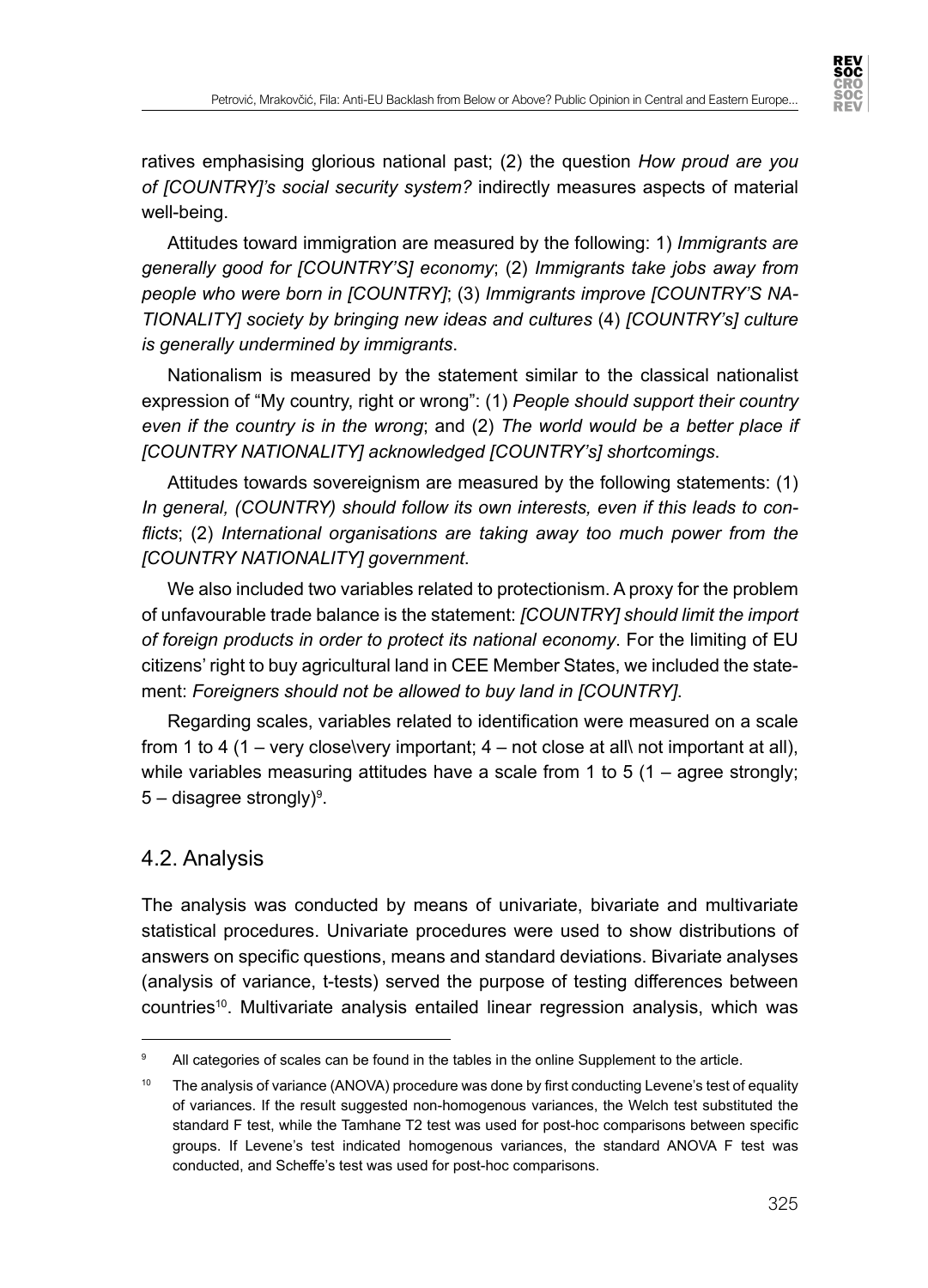

used to test the hypothesised model of a transnational cleavage predicting attitudes towards the EU. Statistical analysis was performed in SPSS (version 26).

## 5. RESULTS

## 5.2. Differences in support for EU supranationalism in CEE Member States and by voters of the most significant political parties

CEE Member States considerably differed in terms of support for EU supranationalism. Table 2 presents frequency distributions of attitudes towards the idea that their country should follow EU decisions, even if it does not agree with them. Data shows that, in most of the analysed countries, nearly a double percentage of respondents disagree (categories 4 and 5) compared to those who agree (categories 1 and 2) with the mentioned idea. The exceptions are Slovenia and Hungary. In Slovenia, equal numbers agree and disagree with this idea. In Hungary, twice as many respondents agree than disagree. The mean values show that Hungarians are the most permissive towards this idea, while Slovenes are neutral. Respondents from all other countries achieve values below the theoretical scale mean. Latvians and Czechs are the most critical of the idea, Croats are slightly less critical than them, and Lithuanians and Estonians are slightly less critical than Croats.<sup>11</sup> Czechs had been under the influence of pronounced Euroscepticism by their former prime-minister and president Václav Klaus for almost two decades at the time when the survey was conducted (Havlík, Hloušek and Kaniok, 2017). In Latvia, the EU conditionality regarding the protection of the rights of the Russian-speaking minority challenged the Latvian nation-building process, which was based on the domination of ethnic Latvians. This tension was more pronounced in Latvia than in Estonia, which went through a very similar process (Schulze, 2018). The question of following EU decisions in the Latvian and Estonian cases most probably refers to the Russian minority question, as Baltic Russian respondents agreed to a greater extent than ethnic Estonian or Latvian respondents that Latvia or Estonia should follow EU decisions, even if it disagrees with them. On other questions related to EU issues (benefits from being a member of the EU, leaving the EU) Baltic Russian respondents were more Eurosceptic than ethnic Estonian or Latvian respondents.12

<sup>11</sup> While we do not discuss in detail all the statistically significant differences between the analysed countries, the results of ANOVA and post-hoc tests are presented in tables.

<sup>&</sup>lt;sup>12</sup> Russians constitute 32% of the Latvian and 25% of the Estonian sample. Estonian Russians show higher support for supranationalism (M=2.74; SD=1.06) than ethnic Estonians (M=3.42; SD=1.31;  ${\sf t}_{_{(351.7)}}$  = 7.15; <code>p</code> < 0.01), as is the case for Latvian Russians (M=3.31; SD=1.1) compared to ethnic Latvians (M=3.59; SD=0.95;  $t_{(550.1)} = 3.77$ ; p < 0.01).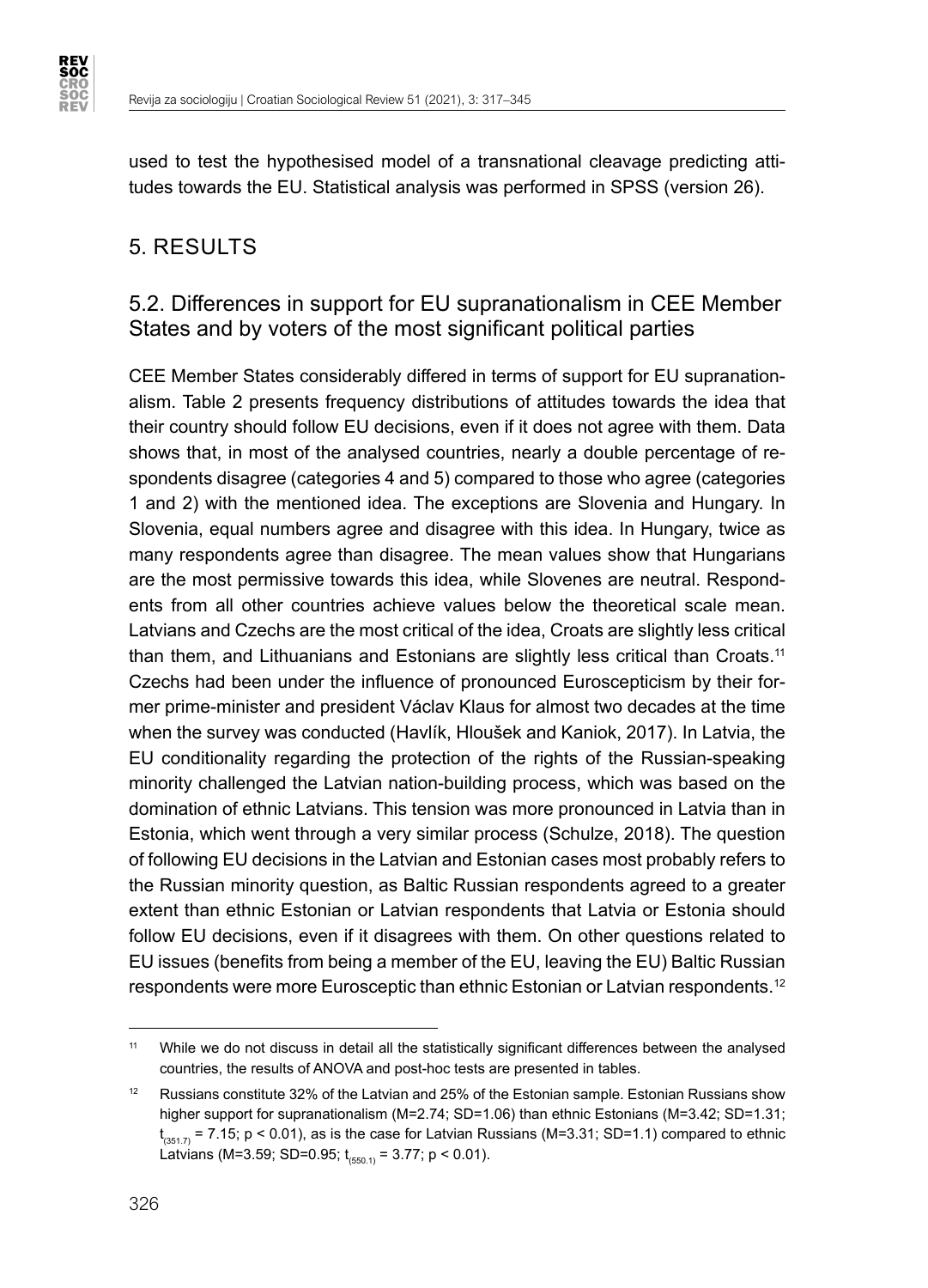

Díez Medrano (2020: 74) showed that the average for all EU Member States participating in this ISSP module is 31% of respondents who "agree or strongly agree that the country should abide by EU decisions even when their own country disagrees", therefore only Hungary and Slovenia had an above-average share of "supranationalists". These results are surprising only from the perspective of Hungary's and Slovenia's ruling parties challenging supranationalism and democratic norms in the beginning of 2020s. Hungary and Slovenia have been the frontrunners of the EU accession process since the late 1990s.

| (in %)                         | HR.    | CZ     | EE     | HU        | LV     | LIT                                                                                                                                                                                                                                                  | SI     |
|--------------------------------|--------|--------|--------|-----------|--------|------------------------------------------------------------------------------------------------------------------------------------------------------------------------------------------------------------------------------------------------------|--------|
| 1 - Agree strongly             | 4.3    | 3.5    | 8.8    | 6.8       | 1.8    | 1.2                                                                                                                                                                                                                                                  | 2.9    |
| 2 - Agree                      | 19.7   | 17.6   | 19.0   | 32.1      | 17.4   | 22.1                                                                                                                                                                                                                                                 | 32.0   |
| 3 - Neither agree nor disagree | 25.6   | 29.6   | 29.8   | 39.7      | 26.1   | 34.8                                                                                                                                                                                                                                                 | 27.9   |
| 4 - Disagree                   | 35.4   | 30.2   | 26.8   | 14.4      | 38.6   | 36.2                                                                                                                                                                                                                                                 | 31.3   |
| 5 - Strongly disagree          | 15.0   | 19.2   | 15.7   | 7.1       | 16.1   | 5.8                                                                                                                                                                                                                                                  | 5.9    |
| м                              | 3.37   | 3.44   | 3.22   | 2.83      | 3.50   | 3.23                                                                                                                                                                                                                                                 | 3.05   |
| (SD)                           | (1.09) | (1.09) | (1.18) | (.996)    | (1.01) | (.899)                                                                                                                                                                                                                                               | (.992) |
| $F^*$                          |        |        |        | 49.877*** |        |                                                                                                                                                                                                                                                      |        |
| Post Hoc                       |        |        |        |           |        | <b>HR</b> $\neq$ HU, LIT, SI; <b>CZ</b> $\neq$ EE, HU, LIT, SI; <b>EE</b> $\neq$ CZ, HU, LV,<br>SI; $HU \neq HR$ , CZ, EE, LV, LIT, SI; LV $\neq$ EE, HU, LIT, SI;<br><b>LT</b> $\neq$ HR, CZ, HU, LV, SI ; <b>SI</b> $\neq$ HR, CZ, EE, HU, LV, LIT |        |

Table 2. (Country) should follow EU decisions, even if it does not agree with them

Despite the rise of right-wing Euroscepticism in the region, the comparison of support for leaving the EU in 2013 with more recent surveys reveals that the percentage of those who support leaving the EU was reduced in all the countries (Table 3). The contours of country differences in levels of support have remained, however. Czechs are still the most inclined to support leaving the EU and are likewise the least enthusiastic about remaining in it. Conversely, Lithuanians remained the most supportive of their country's EU membership. Hungary, as the country that has been at the forefront of conflicts with the EU, has not demonstrated a trend towards lower or simply low popular support for its membership. This trend was probably also influenced by a bounce-back from post-economic-crisis dissatisfaction with the EU and the Brexit vote, which made the option of leaving the EU less attractive all over the continent (see De Vries, 2017). In the Baltic countries, the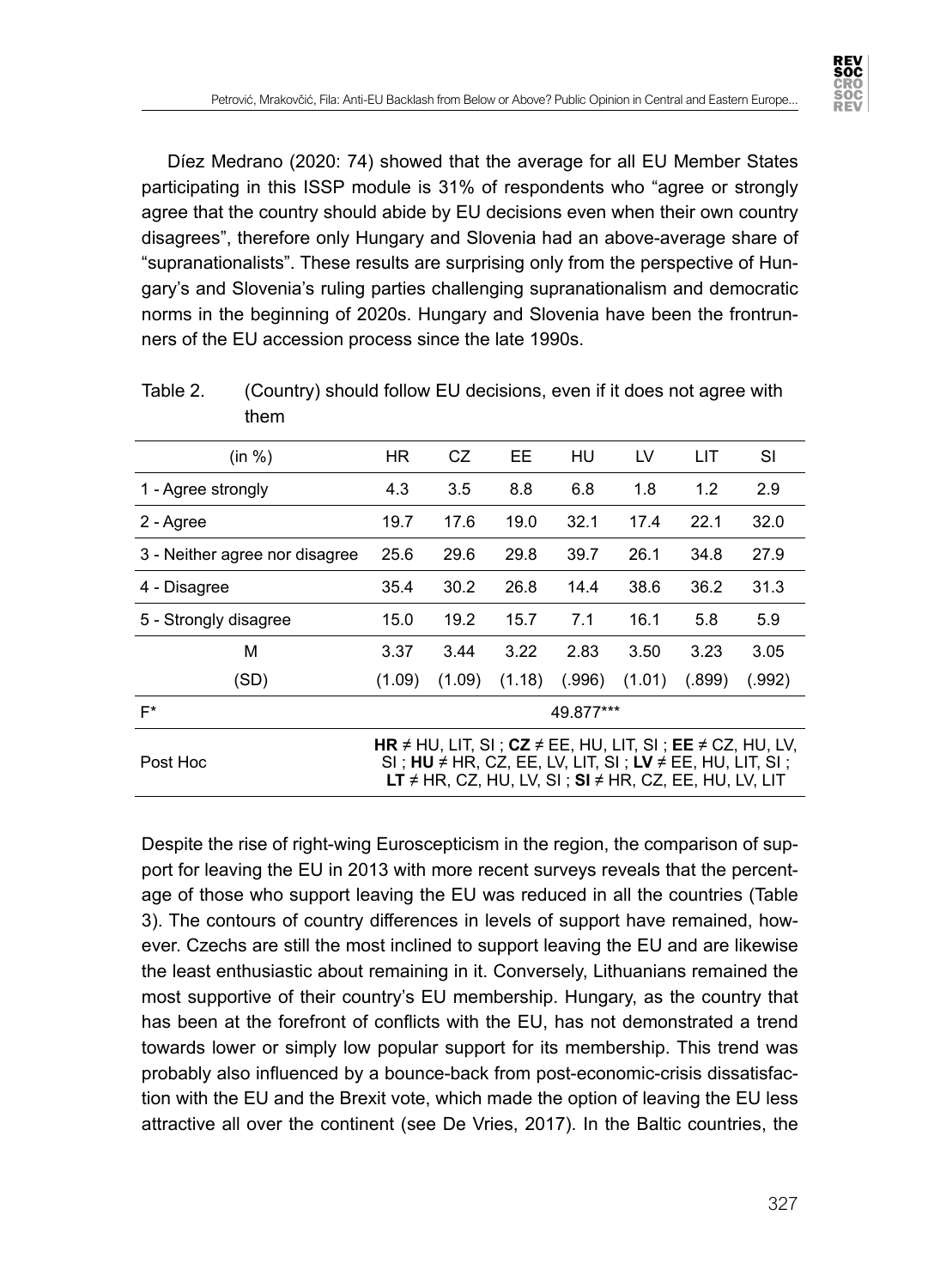**REV<br>SOC** 

Russo-Ukrainian War could have also played a part in lowering the levels of hard Euroscepticism.

|     |     |                   | <b>ISSP 2013</b> |        |     | Spring Eurobarometer 2019 |     |        |
|-----|-----|-------------------|------------------|--------|-----|---------------------------|-----|--------|
|     |     | Leave             |                  | Remain |     | Leave                     |     | Remain |
|     | f   | f<br>$\%$<br>$\%$ |                  |        | f   | $\%$                      | f   | $\%$   |
| CZ  | 892 | 46.7              | 735              | 38.5   | 240 | 23.7                      | 454 | 44.9   |
| EE  | 289 | 28.6              | 588              | 58.2   | 97  | 9.6                       | 715 | 70.7   |
| HR  | 329 | 32.9              | 487              | 48.7   | 168 | 16.7                      | 517 | 51.3   |
| HU  | 173 | 17.2              | 558              | 55.5   | 157 | 14.8                      | 669 | 63.1   |
| LIT | 132 | 11.1              | 762              | 63.8   | 91  | 9.1                       | 702 | 70.2   |
| LV  | 394 | 39.4              | 432              | 43.2   | 143 | 14.2                      | 612 | 60.9   |
| SI  | 258 | 25.5              | 485              | 48.0   | 139 | 13.5                      | 728 | 70.5   |

| Table 3. | Leaving vs. remaining in the EU as compared between ISSP 2013 |
|----------|---------------------------------------------------------------|
|          | and Spring Eurobarometer 2019                                 |

We will now illustrate instances of possible cue-taking in some countries i.e., whether voters have similar opinions towards the EU as the parties they voted for in the last election. Table 4 presents the most relevant parties at the time this ISSP module was conducted<sup>13</sup>. Along with the mean country results and standard deviations, we also show the scores of voters of specific parties, as well as the parties' general positions towards the EU14. In Croatia and Hungary, the situation was quite clear, as centre-left parties, as well as their voters, were more favourable towards the EU than centre-right parties and their voters. In the Czech case, on the other hand, leftist party voters were more Eurosceptic. In general, the numbers show a higher political elite preference<sup>15</sup> towards the European project as the position of most of the listed parties towards the EU was a supportive one. A notable exception to this was Fidesz, which became the vanguard of ruling CEE Euroscepticism.

<sup>&</sup>lt;sup>13</sup> Only those parties for whom 100 or more respondents had voted are included.

<sup>&</sup>lt;sup>14</sup> Party EU position scores were sourced from the Chapel Hill Expert Survey 2014 (Polk et al., 2017).

<sup>&</sup>lt;sup>15</sup> Party position scores mostly hover around 6, which is close to the top score  $(7)$ . To be sure, the two variables compared are not identical. Party preferences estimate the general view of the EU, while the ISSP variable deals with EU supranationalism. Yet in the case of citizens, country means show slightly more disagreement with EU supranationalism than agreement.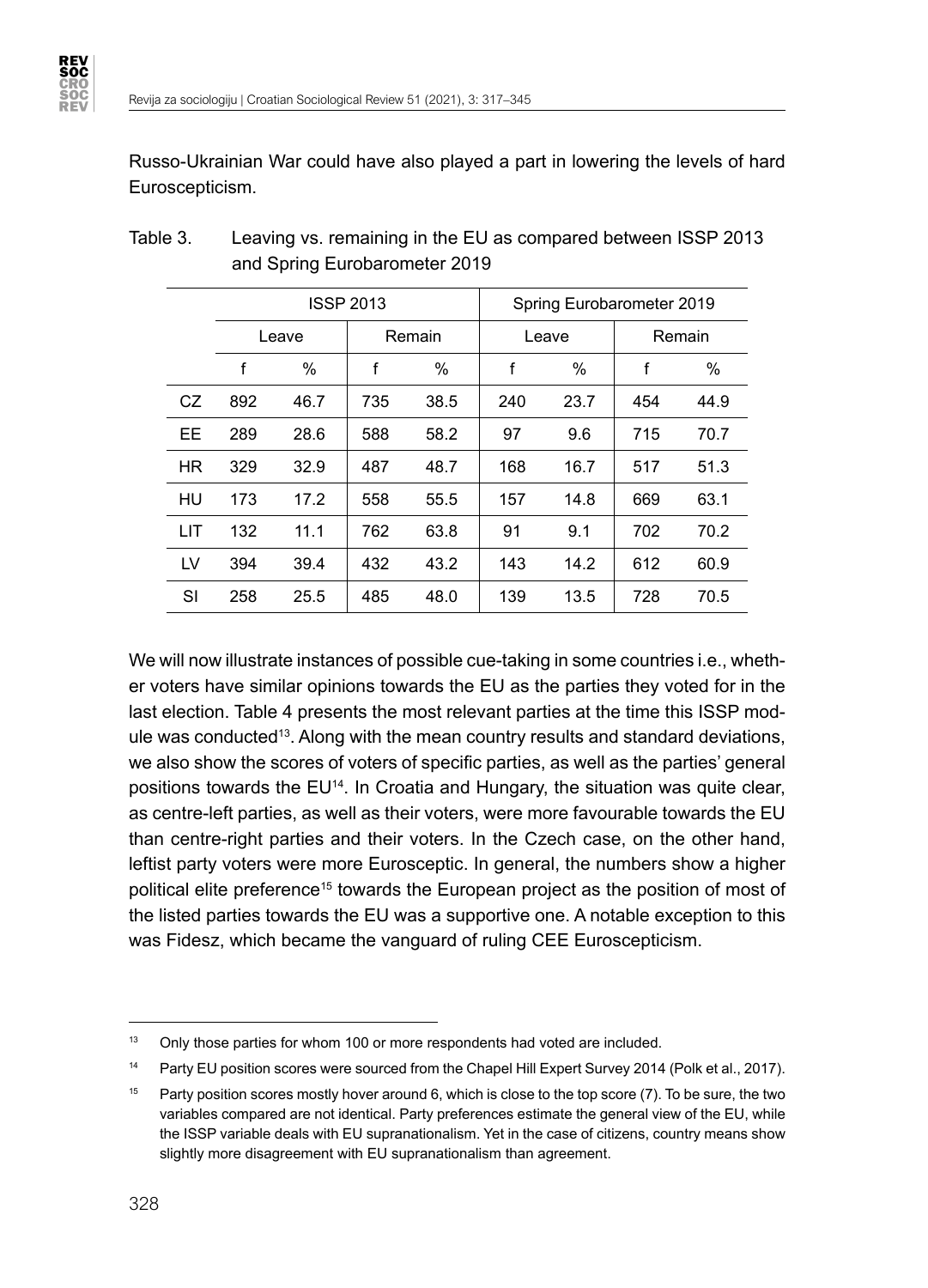

| Table 4. | Comparison between party voters' attitudes towards following the     |
|----------|----------------------------------------------------------------------|
|          | decisions of the EU and the parties' general positions regarding the |
|          | EU (N $>$ 100).                                                      |

| Country   | Country<br>M(SD) | Party         | Party voters'<br>$M$ (SD) <sup>1</sup> | Diff.              | N   | Party<br>EU position<br>$(2014)^2$ |
|-----------|------------------|---------------|----------------------------------------|--------------------|-----|------------------------------------|
|           |                  | ČSSD          | 3.47 (1.091)                           | ČSSD ≠ KSČM        | 326 | 6.07                               |
|           | 3.44             | <b>ANO</b>    | 3.39(1.051)                            | ČSSD ≠ TOP 09      | 262 | 5.20                               |
| CZ        | (1.091)          | <b>KSČM</b>   | 3.81(1.062)                            | KSČM ≠ TOP 09      | 153 | 2.73                               |
|           |                  | <b>TOP 09</b> | 3.10(1.029)                            | KSČM ≠ ANO         | 104 | 6.67                               |
|           | 3.22             | <b>ER</b>     | 3.42 (0.992)                           |                    | 113 | 6.88                               |
| <b>EE</b> |                  | EK            | 3.06 (1.299)                           |                    | 111 | 5.00                               |
|           | (1.179)          | <b>IRL</b>    | 3.27(1.051)                            |                    | 113 | 6.50                               |
| <b>HR</b> | 3.37             | <b>SDP</b>    | 3.09(1.145)                            | $SDP \neq HDZ$     | 143 | 6.56                               |
|           | (1.089)          | <b>HDZ</b>    | 3.56 (1.047)                           |                    | 133 | 6.22                               |
|           | 2.83             | Fidesz-KNDP   | 2.88(0.962)                            | Fidesz-KNDP $\neq$ | 317 | 2.71                               |
| HU        | (0.996)          | <b>MSZP</b>   | 2.30 (0.918)                           | <b>MSZP</b>        | 113 | 6.07                               |
| LIT       | 3.23             | <b>LSDP</b>   | 3.20 (0.860)                           |                    | 185 | 6.60                               |
|           | (0.899)          | <b>DP</b>     | 3.19 (0.948)                           |                    | 133 | 5.13                               |
| LV        | 3.50             | Unity         | 3.55(1.014)                            |                    | 109 | 6.80                               |
|           | (1.014)          | Harmony       | 3.41 (1.091)                           |                    | 104 | 6.86                               |
|           | 3.05             | <b>SD</b>     | 2.85(1.011)                            |                    | 111 | 5.85                               |
| SI        | (0.992)          | <b>SDS</b>    | 2.96 (0.942)                           |                    | 109 | 6.38                               |

1 Country should follow EU decisions. Scale: 1 – agree strongly, 5 – disagree strongly.

 $^{\rm 2}$  Party EU position scale: 1 = least favourable towards the EU, 7 = most favourable towards the EU

There are also some interesting discrepancies between certain parties and their voters. The dominant pattern is that of voters being more Eurosceptical than their parties. In the Czech case, we thus see that social-democrat ČSSD voters were moderately sceptical towards following the decisions of the EU, even though their party was judged to be markedly pro-EU. The very same conclusion applies to the liberal Eesti Reformierakond party (ER) in Estonia and its voters, the Christian Democrat HDZ party in Croatia and the liberal-conservative Unity party in Latvia. ER had elements of soft Euroscepticism during the 1990s, which it later aban-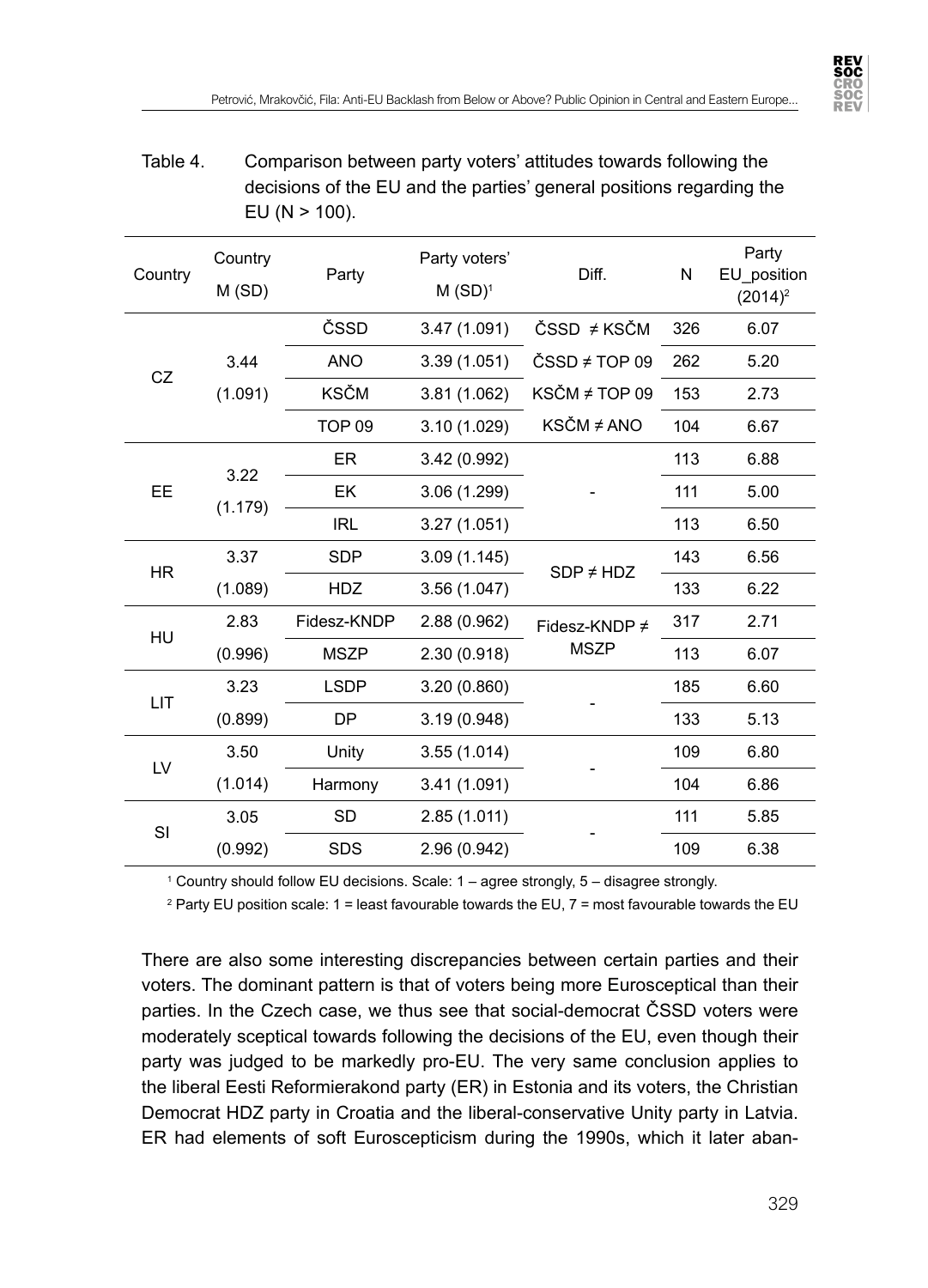

doned (Ploom and Veebel, 2017). HDZ transformed itself, during the 2000s, from an internationally isolated nationalistic party of the late 1990s to a pro-European party with strong backing from the European People's Party.

A notable departure from this pattern can be observed in Hungary, where voters of Viktor Orbán's Eurosceptic and conservative Fidesz party, on average, showed a much more favourable attitude towards following EU decisions than the party. Fidesz was originally a pro-EU party, became engaged in soft 'national-interest' Euroscepticism at the beginning of the 2000s and made an explicit turn towards Euroscepticism in 2010 (Taggart and Szczerbiak, 2001: 18; Csehi and Zgut, 2021: 63). This indicates that, in these, cases voters were rather slow in taking cues on the EU from the parties they supported. These results corroborate Taggart and Szczerbiak's (2004) conclusion that, in some CEE candidate countries, the level of party-based Euroscepticism did not correlate to levels of popular Euroscepticism (they showed that Hungary had low public Euroscepticism, but high party-based Euroscepticism). Croatia, as these results also indicate, was an opposite case. The comparison of results in Hungary and Croatia also indicates the difference between the two countries mentioned in the theoretical-conceptual framework. Although in both countries a transnational cleavage between the voters of the two main parties could be discerned, only in Hungary does this cleavage seem to be clearly politicised.

## 5.2. Respondents' identities and attitudes towards their nation and Europe

The mean values of variables we explore as predictors of the attitude towards EU supranationalism are shown in Table 5 and are presented in detail in the online Supplement. When looking at absolute values as they relate to the theoretical scale mean, we can infer that citizens tend to feel closer to their countries than towards Europe in all of the cases. The difference is least pronounced in Central European states (Hungary and the Czech Republic), but is particularly pronounced in the Baltic states – Estonia, Latvia and, to a lesser degree, Lithuania, as well as in the former Yugoslav states Croatia and Slovenia, which also show a notable discrepancy. Czechs and Hungarians also profess noticeably higher closeness to Europe than others do.

 The four variables pertaining to two dimensions of nationalism, in general, reveal a higher preference for aspects of civic identity, rather than ethnic ones. Having country citizenship and respecting political institutions and laws tends to be deemed more important for being a true national than belonging to the dominant religion or having dominant ethnic group ancestry.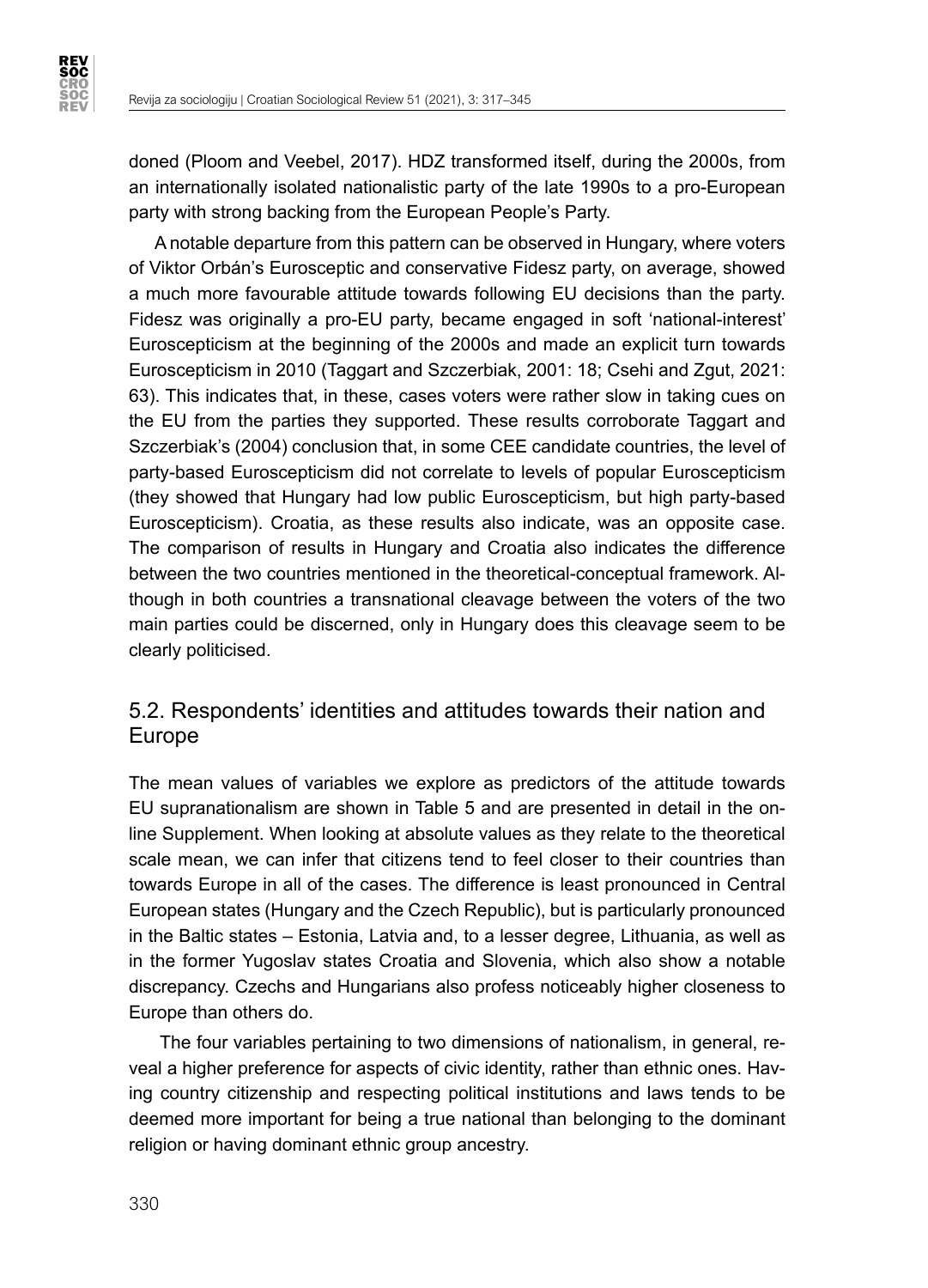| Table 5.                                       | identification and attitudes toward nationalism, protectionism, sovereignism and immigrants (M)<br>Aspects of |                            |                |               |      |        |      |      |
|------------------------------------------------|---------------------------------------------------------------------------------------------------------------|----------------------------|----------------|---------------|------|--------|------|------|
|                                                |                                                                                                               | $\frac{\alpha}{\pi}$       | CZ             | Ш             | 긒    | $\geq$ | 트    | ळ    |
| Closeness to country $(1 -$                    | ₹                                                                                                             | 1.82                       | 1.66           | 1.68          | 1.61 | 1.89   | 1.96 | 1.89 |
|                                                | Closeness to Europe (1-4)                                                                                     | 2.74                       | 1.97           | 2.68          | 1.81 | 2.97   | 2.58 | 2.51 |
| Importance of citizenship                      | for true (NATIONALITY) (1-4)                                                                                  | 1.83                       | 1.51           | $\frac{5}{2}$ | 1.65 | 1.90   | 1.71 | 1.91 |
| (NATIONALITY) (1-4)                            | political institutions and laws for true<br>Importance of respecting                                          | 2.00                       | 1.84           | 1.67          | 1.84 | 1.72   | 1.99 | 1.88 |
| Importance of belonging<br>(NATIONALITY) (1-4) | to (COUNTRY DOMINATE) religion for true                                                                       | 2.30                       | 3.05           | 3.39          | 2.57 | 3.08   | 2.36 | 3.22 |
|                                                | Importance of having (COUNTRY NATIONALITY) ancestry for being<br>truly (NATIONALITY) (1-4)                    | 2.12                       | 2.02           | 2.62          | 1.75 | 2.33   | 2.01 | 2.58 |
| Supporting country even                        | if wrong $(1-5)$                                                                                              | 2.99                       | 2.63           | 2.77          | 2.48 | 3.21   | 2.77 | 3.00 |
| Acknowledging (COUNTI                          | RY'S) shortcomings (1-5)                                                                                      | 2.41                       | 2.41           | 2.22          | 2.48 | 2.74   | 2.61 | 2.35 |
|                                                | Pride in country's social security system (1-5)                                                               | 3.02                       | 2.99           | 3.34          | 2.80 | 3.34   | 3.01 | 2.91 |
| Pride in country's history                     | $(1-5)$                                                                                                       | 1.79                       | 1.70           | 2.21          | 1.93 | 2.33   | 1.91 | 2.00 |
|                                                | Limiting foreign products (1-5)                                                                               | 1.86                       | 2.51           | 2.99          | 2.28 | 2.09   | 2.82 | 2.39 |
|                                                | Opposition to foreign land ownership (1-5)                                                                    | 2.81                       | 2.31           | 2.88          | 1.94 | 2.10   | 2.45 | 3.04 |
|                                                | Following national interests, even if it leads to conflicts (1-5)                                             | 56<br>$\tilde{\mathbf{v}}$ | 2.53           | 2.63          | 2.62 | 2.42   | 2.88 | 2.44 |
| government (1-5)                               | is taking too much power from national<br>International organisation                                          | 2.58                       | 2.26           | 2.44          | 2.56 | 2.27   | 2.67 | 2.62 |
|                                                | Immigrants generally good for national economy (1-5)                                                          | 3.37                       | 3.48           | 3.12          | 3.34 | 3.19   | 3.18 | 2.85 |
|                                                | Immigrants taking jobs away (1-5)                                                                             | 2.65                       | $\frac{21}{2}$ | 2.91          | 2.47 | 2.49   | 2.57 | 2.90 |
|                                                | Immigrants improve society by bringing new ideas (1-5)                                                        | 3.15                       | 3.30           | 3.39          | 2.98 | 2.90   | 2.95 | 2.92 |
| Immigrants undermining                         | national culture (1-5)                                                                                        | 3.49                       | 2.93           | 3.36          | 3.16 | 3.06   | 3.19 | 3.22 |

Petrović, Mrakovčić, Fila: Anti-EU Backlash from Below or Above? Public Opinion in Central and Eastern Europe...

**REV<br>SOC<br>CRO<br>SOC<br>REV<br>REV**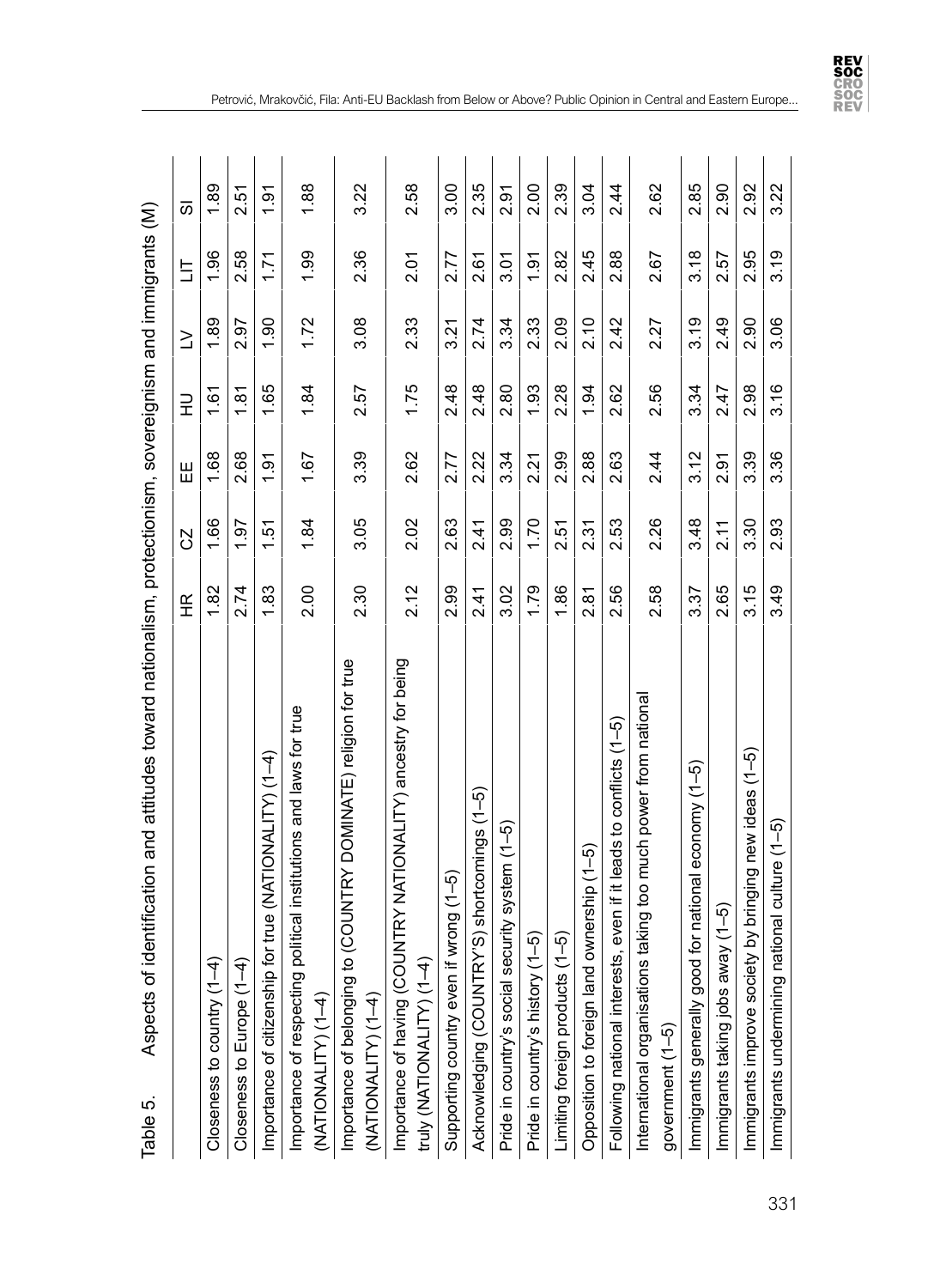**REV<br>SOC CRO<br>SOC<br>REV** 

> Religion, in particular, was shunned in the non-religious Czech Republic and Estonia, as expected, but surprisingly the same also happened in Slovenia and Latvia. Religious affiliation as a part of national identity is most important to respondents from Croatia and Lithuania, where Catholicism is the dominant religion and Catholic Church was an important protector of national identity during communism. Ancestry, on the other hand, was overall considered more important than religion, with Hungary standing out with a mean value close to those of the variables representing civic nationalism.

> On the whole, the two variables covering nationalism point to a mixed bag of results. Respondents in all countries are somewhat on the fence regarding supporting their own country even if it is wrong, but Czechs, Estonians, Hungarians and Lithuanians lean towards it more than the others. We cannot observe the same constellation with answers about acknowledging a country's shortcomings, but this time around there is more inclination towards agreement with the hypothetical in all the countries.

> The results for the two explored aspects of national pride should be interpreted carefully. Pride in a country's social security system may be tied to overall satisfaction with the quality of governance, which tends to be lower in CEE. Even if these countries still carry elements of a more socially oriented approach to services, this is not something they tend to, on average, highly link to national pride. On the flipside, respondents in all countries stated greater pride in national history, which was the highest in Croatia and the Czech Republic, and the lowest in Estonia.

> Regarding protectionism, the means point to rather stark differences between some countries. Estonians were the least protectionist on both variables, reflecting the neoliberal policies which have been pursued there since the 1990s. On the other hand, Croats heavily favoured limiting the import of foreign products, as even during the accession process "Buy Croatian" campaigns were led. The same goes for opposing foreign land ownership. Hungarians are, on average, distinctly inclined to oppose foreign land ownership, all the while Slovenians are much laxer about the prospect.

> With sovereignism, we default back to less pronounced country differences. In all of the countries, more respondents agree than disagree with following national interests even if they lead to conflict. Likewise, most are of the opinion that international organisations take too much power away from their own government.

> Finally, citizens of CEE states had a somewhat negative attitude towards immigrants as an economic threat even prior to the politicisation of migration. Only Slovenes slightly leaned towards thinking that immigrants might be good for their country's economy, but were also slightly more in agreement than in disagreement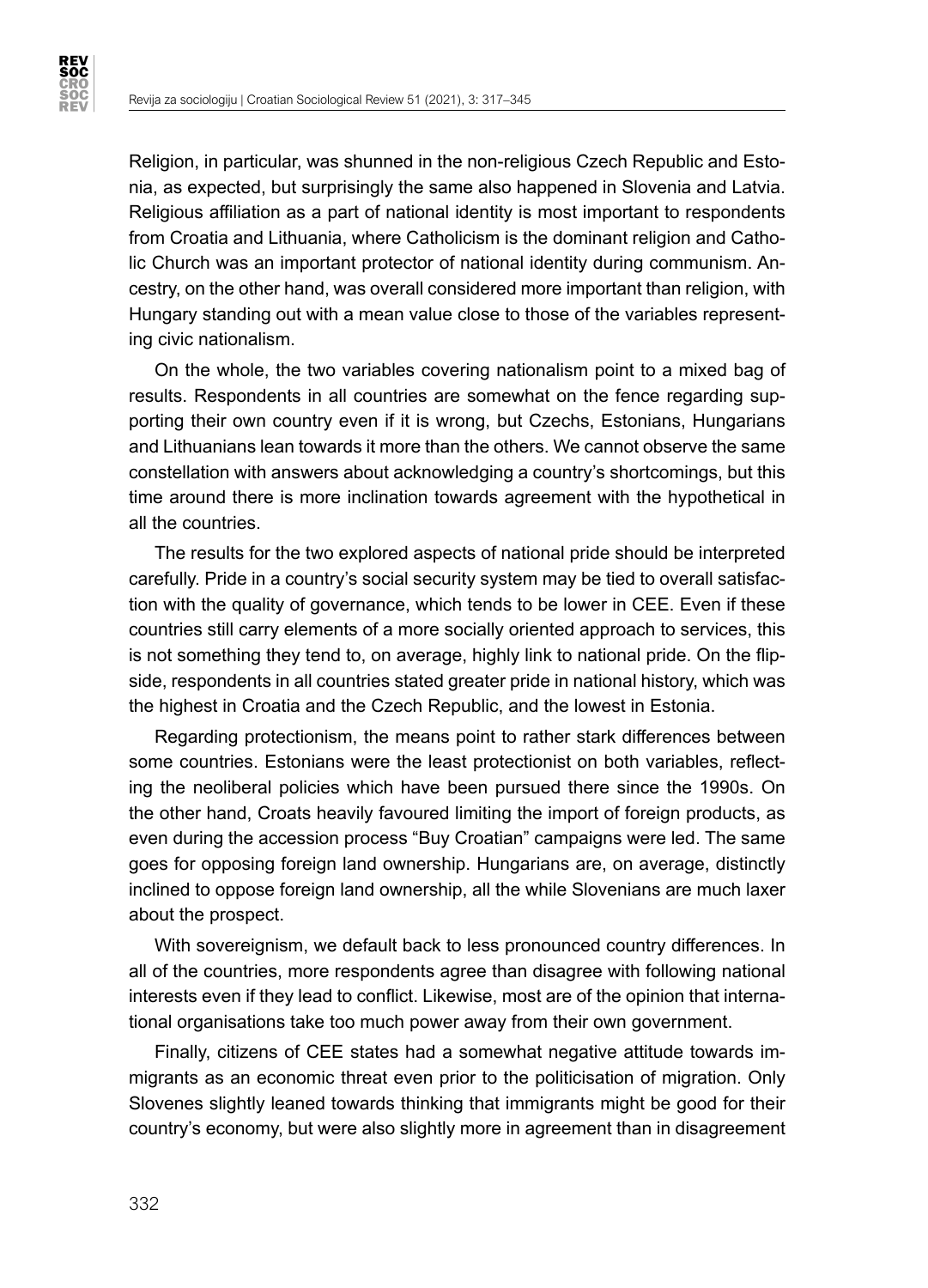

with the idea that immigrants are taking jobs away. Even if attitudes towards immigrants were not exceptionally positive, it should be noted that the idea of some sort of a cultural danger was not supported at that time. Respondents were apprehensive about immigrants improving society by bringing new ideas and did express doubts about them undermining national culture, but the mean values do not show great deviation from the theoretical scale mean.

## 5.3. Effects of sociodemographic characteristics, identities and attitudes of respondents on their attitude towards EU supranationalism

We conducted regression analyses to determine whether the sociodemographic characteristics, identities and attitudes of respondents are related to positive or negative attitudes toward their country following the decisions of the EU even if it does not agree with them. The first regression model tested the effects of sociodemographic variables and the second one tested the effects of variables representing different aspects of respondents' identification and attitudes.

The results presented in Table 6 show that the sociodemographic characteristics included in Model 1 explain 1.5–4.4% of the variance of the dependent variable in most of the analysed countries. However, in Croatia, none of the sociodemographic variables significantly affects the attitude of respondents on EU supranationalism. We assume that the reason for this lies in the fact that dominant public and political narratives presented EU accession as "Croatia's escape from the Balkans" i.e. as a necessary step, which during the long accession process lost its emotional dimension and resulted in euro-indifferentism (Jović, 2012).<sup>16</sup> In other countries, gender, age, socioeconomic status, place of residence (urban-rural) and frequency of attending religious services have been shown to influence respondents' attitudes about whether their country should follow EU decisions even if it does not agree with them. For example, in Slovenia, women and those who attend religious ceremonies more often are more likely to agree with EU supranationalism than men and those who attend religious ceremonies less often. In the Czech Republic, EU supranationalism is more supported by younger respondents, those who attend religious services more frequently, those who live in larger urban areas and those of higher socioeconomic status. In Latvia and Lithuania, EU supranationalism is also more supported by younger respondents and those who attend religious services more frequently. In addition, in Lithuania, EU supranationalism

At the time this survey was conducted Croatia had been a member of the EU for just a year. Therefore, it could be that the effect of the mentioned narrative "outweighed" the effects of the sociodemographic differences among people.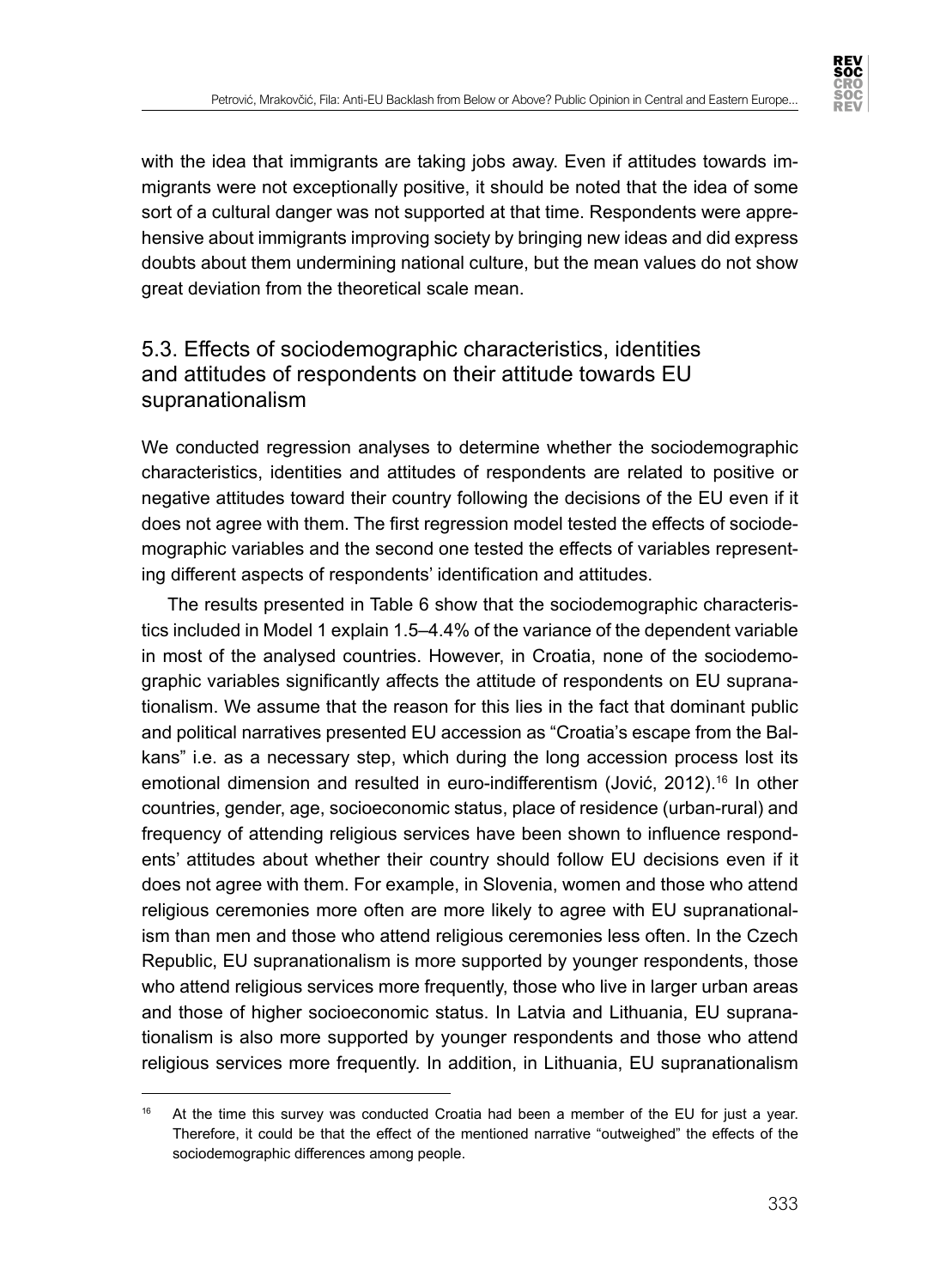

is more supported by those who "place themselves" in higher socioeconomic positions. In Estonia, EU supranationalism is more supported by respondents who live in larger settlements than those who live in smaller settlements. The model showed that the respondents from Hungary differ to some extent from the previous cases. Namely, in that country, EU supranationalism is more supported by those who attend religious services less often and those with a higher level of education. These differences regarding religion coincide with national political contexts.<sup>17</sup> In Hungary, Socialist voters are less religious than Fidesz voters and more pro-EU.18 Hungary showed consistent and reinforcing social divisions compared to other CEE countries, which became particularly visible during the early 2000s in conflicts between Fidesz and socialists over the definition of the Hungarian nation, in which socialists were deemed as traitors (Gessler and Kyriazi, 2019). In Latvia, on the other hand, the Russian minority is on average more religious and more supportive of the EU imposing its decisions on the country.19 In the Czech Republic, Communist Party (KSČM) voters, as already mentioned, show a more critical attitude towards EU supranationalism and, on average, very rarely attend religious services while the opposite is true for Christian Democratic Party (KDU-ČSL) voters.<sup>20</sup>

<sup>&</sup>lt;sup>17</sup> Besides, respondents from smaller settlements show more support for EU supranationalism, but we believe this to be a case of suppression (zero-order correlation is close to zero and not significant).

<sup>&</sup>lt;sup>18</sup> Fidesz voters' (M=6.20; SD=1.88) attend religious services more often than Socialist voters  $(M=6.61; SD=1.64; t_{(482)} = 2.23; p < 0.01).$ 

<sup>&</sup>lt;sup>19</sup> Latvian Russians (M=5.91; SD=1.75) attend religious services more often than ethnic Latvians  $(M=6.35; SD=1.77; t(933) = 3.59; p < 0.01$ ).

<sup>&</sup>lt;sup>20</sup> KSČM voters' attendance of religious services is by far lower (M=7.12; SD=1.34) than that of KDU-ČSL voters (M=4.53; SD=1.64;  $t_{(90.8)}$  = -8.87; p < 0.01).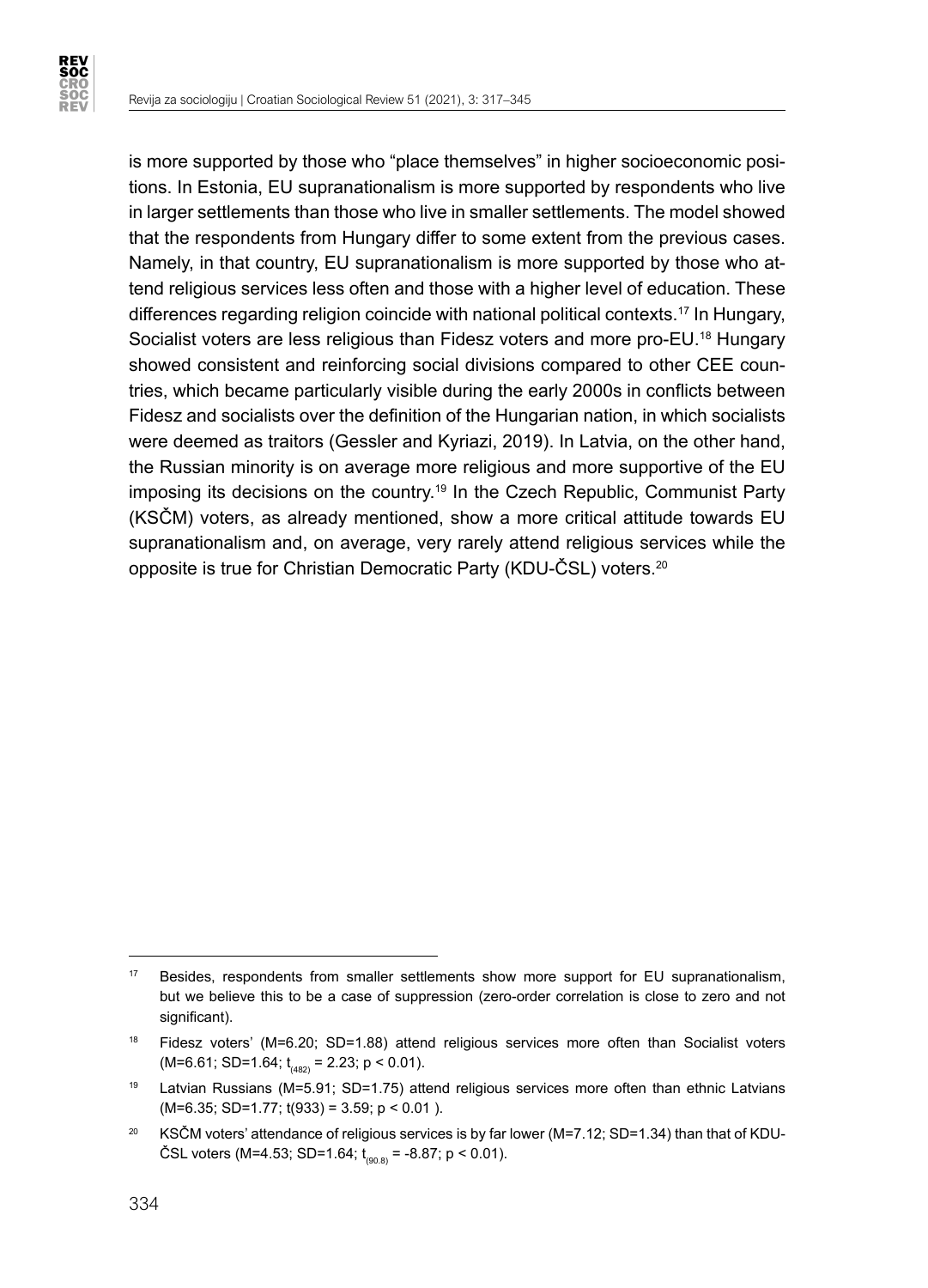

#### Table 6. Regression analysis – the effect of sociodemographic characteristics on attitude toward Country following EU decision (even if it does not agree with them)

|                                                   | <b>HR</b> | CZ                                                                                        | EE        | HU        | LV        | LIT       | SI             |
|---------------------------------------------------|-----------|-------------------------------------------------------------------------------------------|-----------|-----------|-----------|-----------|----------------|
|                                                   |           | Stand. $\beta$ Stand. $\beta$ Stand. $\beta$ Stand. $\beta$ Stand. $\beta$ Stand. $\beta$ |           |           |           |           | Stand. $\beta$ |
| Sex of Respondent                                 | .031      | $-0.013$                                                                                  | $-0.005$  | $-.001$   | $-012$    | .029      | $.122***$      |
| Age of respondent                                 | $-.049$   | $.054*$                                                                                   | $-014$    | $-.014$   | $.158***$ | $.078*$   | .003           |
| Highest completed<br>education level <sup>1</sup> | .006      | .007                                                                                      | $-.001$   | $-.210**$ | $-.031$   | $-.031$   | $-.030$        |
| Attendance of<br>religious services               | $-0.035$  | $.060*$                                                                                   | $-015$    | $-082*$   | $.099*$   | $.074*$   | $.082*$        |
| Top-bottom self-<br>placement                     | $-044$    | $-139***$                                                                                 | $-060$    | $-044$    | .023      | $-148***$ | $-.058$        |
| Did respondent vote in<br>last general election   | .060      | $-0.025$                                                                                  | $-.003$   | $-.008$   | $-.043$   | .013      | $-.004$        |
| Place of living: urban-<br>rural                  | .058      | .095***                                                                                   | $.209***$ | $-.085*$  | .037      | $-0.023$  | .048           |
| Adjusted $R^2$                                    | .005      | .032                                                                                      | .042      | .044      | .028      | .030      | .015           |
| F                                                 | 1.509     | 9.198                                                                                     | 5.50      | 6.205     | 3.966     | 5.202     | 2.716          |
| р                                                 | p<.161    | p<.000                                                                                    | p<.000    | p<.000    | p<.000    | p<.000    | p<.009         |

1 Categories for international comparison.

The results presented in Table 7 show that predictors included in Model 2 explain a higher percentage of the variance of the dependent variable (between 8–22.4%) than predictors from Model 1. It can also be observed that variables representing respondents' attitudes towards nationalism, protectionism, sovereignism and immigrants are more frequent predictors of the dependent variable than variables representing discussed deeper issues of contention between Eastern and Western Europe i.e., different aspects of respondents' identification.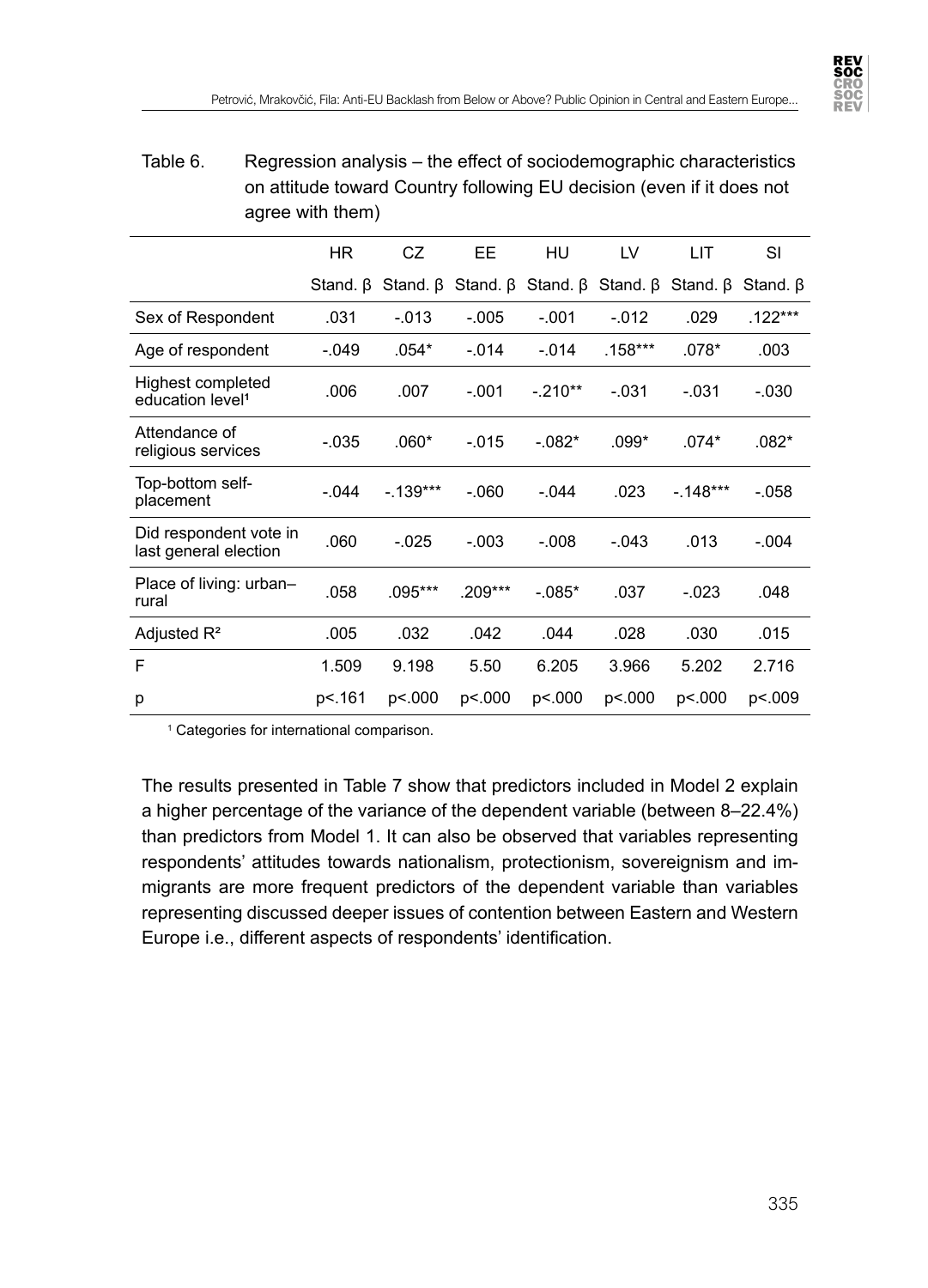| Regression analysis – the effect of different aspects of identification and attitudes toward nationalism, | protectionism, sovereignism and immigrants on attitude toward Country following EU decision (even if |
|-----------------------------------------------------------------------------------------------------------|------------------------------------------------------------------------------------------------------|
|                                                                                                           |                                                                                                      |
|                                                                                                           |                                                                                                      |
|                                                                                                           |                                                                                                      |
| ľ<br>ahle 7                                                                                               |                                                                                                      |

**REV<br>SOC<br>CRO<br>SOC<br>REV<br>REV** 

| Table 7.                | protectionism, sovereignism and immigrants on attitude toward Country following EU decision (even if it does<br>analysis – the effect of different aspects of identification and attitudes toward nationalism<br>Regression |                  |                          |                  |                   |                          |                  |                 |
|-------------------------|-----------------------------------------------------------------------------------------------------------------------------------------------------------------------------------------------------------------------------|------------------|--------------------------|------------------|-------------------|--------------------------|------------------|-----------------|
|                         | ith them)<br>not agree w                                                                                                                                                                                                    |                  |                          |                  |                   |                          |                  |                 |
|                         |                                                                                                                                                                                                                             | ∞<br>Stand.<br>뚠 | Stand. <sup>B</sup><br>S | Stand. B<br>出    | ∞<br>Stand.<br>긒  | Stand. <sup>B</sup><br>≧ | ∞<br>Stand.<br>5 | Stand. B<br>50  |
| Closeness to country    |                                                                                                                                                                                                                             | $-0.048$         | 800                      | $120 -$          | $-0.1$            | $-174***$                | $-061$           | $-0.37$         |
| Closeness to Europe     |                                                                                                                                                                                                                             | $.077*$          | 016                      | $.176***$        | $.117**$          | $.100*$                  | 296***           | 034             |
|                         | Importance of citizenship for true (NATIONALITY)                                                                                                                                                                            | 035              | $-0.36$                  | 066              | $-036$            | $-083$                   | <b>CSO</b>       | 016             |
|                         | Importance of respecting political institutions and laws<br>for true (NATIONALITY)                                                                                                                                          | $-0.025$         | 003                      | 078              | $-0.58$           | 059                      | 035              | $093*$          |
|                         | (COUNTRY DOMINATE)<br>religion for true (NATIONALITY)<br>Importance of belonging to                                                                                                                                         | 077              | 028                      | $.093*$          | 030               | $-0.022$                 | 080              | $.134***$       |
|                         | <b>JNTRY NATIONALITY</b><br>Importance of having (COUNTRY NATI<br>ancestry for being truly (NATIONALITY                                                                                                                     | 004              | 020                      | $-0.71$          | 072               | ξ                        | 002              | $-0.37$         |
|                         | wrong<br>Supporting country even if                                                                                                                                                                                         | $.153***$        | $.075***$                | $\overline{0}$   | $-0.076*$         | $\overline{0}$           | 037              | 054             |
|                         | Acknowledging (COUNTRY'S) shortcomings                                                                                                                                                                                      | 018              | .066**                   | 079              | $.103**$          | 019                      | $-0.28$          | 022             |
|                         | Pride in country's social security system                                                                                                                                                                                   | $.115**$         | $113***$                 | $.137**$         | 066               | $.100*$                  | 075              | $.134***$       |
|                         | Pride in country's history                                                                                                                                                                                                  | $-0.59$          | $-0.067$                 | $-0.019$         | 344               | $-0.084*$                | .026             | $-0.08$ *       |
|                         | Limiting foreign products                                                                                                                                                                                                   | $-0.026$         | $-0.078**$               | $-068$           | $-0.07 -$         | $-034$                   | 017              | $-0.00$         |
|                         | ownership<br>Opposition to foreign land                                                                                                                                                                                     | $-577*$          | $-0.080**$               | $-065$           | $-058$            | $-0.39$                  | 033              | $-0.81$         |
|                         | s, even if it leads to conflicts<br>Following national interests                                                                                                                                                            | $-0.075$         | $-0.067*$                | $-0.38$          | $-146***$         | $-0.019$                 | .056             | $-0.37$         |
| national government     | taking too much power from<br>International organisations                                                                                                                                                                   | $-203***$        | $-157***$                | $-240***$        | $-189***$         | $-0.045$                 | $-0.094*$        | $-100*$         |
|                         | for national economy<br>Immigrants generally good                                                                                                                                                                           | 034              | $.145***$                | 019              | $.108*$           | $166***$                 | $-0.020$         | .074            |
|                         | Immigrants taking jobs away                                                                                                                                                                                                 | 000              | $-0.025$                 | $.168***$        | $-0.081*$         | 710                      | $-0.52$          | 071             |
|                         | y by bringing new ideas<br>Immigrants improve societ                                                                                                                                                                        | $.110**$         | $106***$                 | .092             | $.157*$           | $-0.06**$                | $111*$           | .046            |
|                         | ational culture<br>Immigrants undermining na                                                                                                                                                                                | $-0.39$          | $-005$                   | $-088$           | 015               | $-0.001$                 | $\frac{1}{2}$    | $-004$          |
| Adjusted R <sup>2</sup> |                                                                                                                                                                                                                             | 142              | .178                     | 215              | 224               | 088                      | .135             | 080             |
| ட உ                     |                                                                                                                                                                                                                             | p < 000<br>8.052 | 18.599<br>p < 000        | p < 000<br>7.041 | 12.016<br>p < 000 | p < 000<br>4.646         | p < 000<br>6.210 | p<.000<br>3.955 |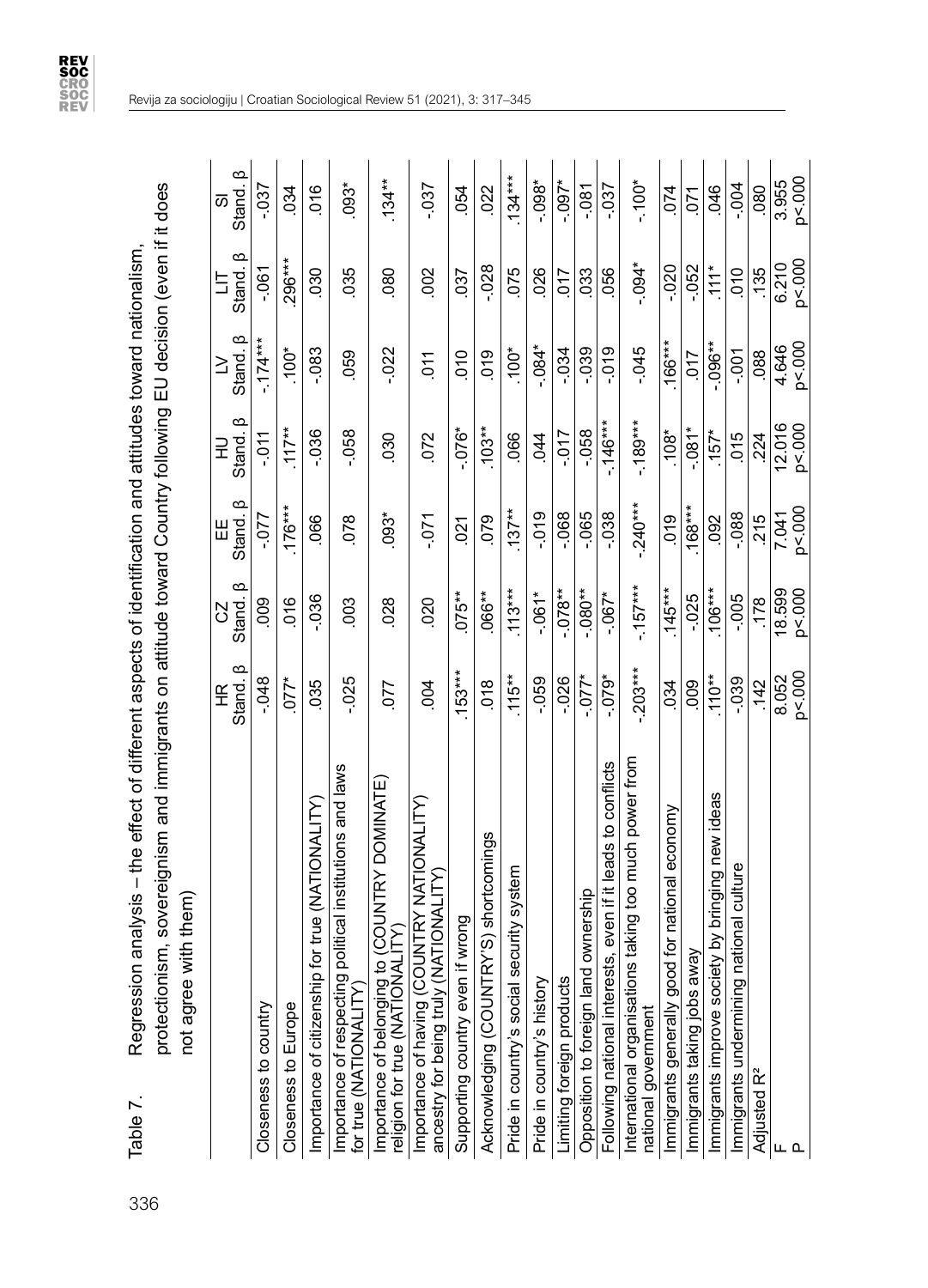

For example, only the variable that measures the feeling of closeness to Europe proves to be a statistically significant predictor of the dependent variable in most of the analysed countries. Those who feel closer to Europe are more willing to accept the idea that their country should follow EU decisions. Exceptions are the Czech Republic and Slovenia, where this is not the case. Furthermore, in Latvia, respondents who feel closer to their country are more inclined to reject the idea that their country should unquestioningly follow EU decisions. In addition, in Estonia and Slovenia, those for whom religious affiliation is a more important aspect of national identity are more supportive of EU supranationalism. Finally, in Slovenia, those who feel it is important to respect the country's political institutions and laws are also more supportive of EU supranationalism.

On the other hand, as expected, attitudes towards sovereignism prove significant for accepting or rejecting EU supranationalism. In all countries except Latvia, respondents who feel that international organisations are taking too much power from nation-states do not support EU supranationalism. Similarly, in Croatia, the Czech Republic and Hungary, this idea is more likely to be rejected by respondents who believe that the country should pursue its interests even when it leads to conflict. Aspects of national pride have been significant predictors of the dependent variable in some countries. In most countries, with the exception of Hungary and Lithuania, respondents who are less proud of their country's social security system are also less supportive of EU supranationalism. This possibly reflects the fact that those less proud of their country's social security system are also less well off. In contrast, in the Czech Republic, Latvia and Slovenia, respondents who are prouder of their country's history are less supportive of EU supranationalism. Attitudes towards protectionism also proved to be statistically significant predictors in Croatia, the Czech Republic and Slovenia. Croats and Czechs who believe that foreigners should not be allowed to buy land in their countries are more likely to disagree with EU supranationalism, as are Czechs and Slovenes who believe that their governments should restrict imports of products from other countries to protect their economies. For most of these cases, possible explanations could be looked up in the structures of their economies and the dangers that part of the public sees in less protectionist economic policies and more Europeanised economies for future economic development. The Croatian economy is reliant on tourism dominated by private renters. Slovenia was able to protect numerous companies from foreign takeover during the transition to capitalism and the Czech Republic has the strongest industrial tradition in CEE.

Attitudes related to nationalism are connected with dependent variables in Croatia, the Czech Republic and Hungary. Quite unexpectedly, it turns out that Croats and Czechs who believe that people should support their country even when it is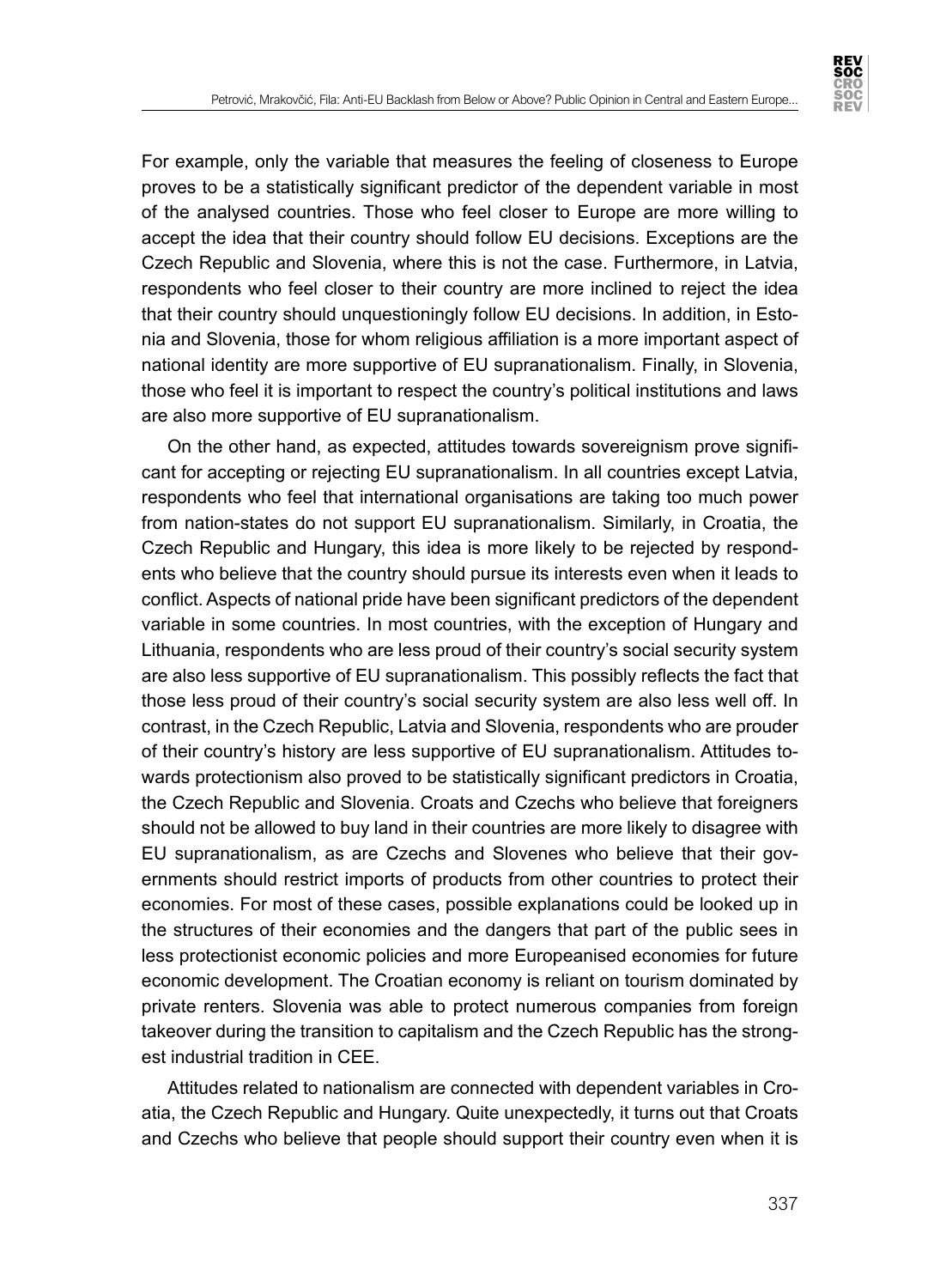**REV<br>SOC CRO<br>SOC<br>REV** 

> wrong tend to accept the idea that their country should follow EU decisions even when it disagrees with them. A possible explanation could be discerned from the fact that HDZ voters have these characteristics. HDZ was responsible for cooperation with Hague, which resulted in EU accession, but also often espoused strong nationalistic and anti-Hague sentiments. At the same time, in Hungary, people who disagree with this claim are, as expectedly, more supportive of EU supranationalism. Similarly, Czechs and Hungarians who agree with the idea that the world would be a better place if the citizens of a country were aware of its shortcomings, are also more inclined to support EU supranationalism.

> Finally, attitudes towards immigrants are linked to support for EU supranationalism. In most countries, with the exception of Estonia and Slovenia, respondents who agree with the idea that immigrants can improve society by bringing new ideas and culture are also more willing to agree with EU supranationalism. In Latvia, on the other hand, those who are more pro-immigrant in terms of culture are less supportive of EU supranationalism. However, due to a low and positive zero-order correlation, we believe this to be a case of suppression. EU supranationalism is also more likely to be supported by those Czechs, Hungarians and Latvians who believe that the arrival of immigrants is generally good for the country's economy.

> Interestingly, those Estonians who believe that immigrants take jobs from their fellow citizens are also inclined to support EU supranationalism. Ethnic Estonians mostly produce this unusual correlation as some of them probably equated pro-Europeanism with anti-Russian stances i.e., they saw the EU as an exit from Russian imperial ambitions and colonisation and still see the Russian minority as immigrants (on anti-immigrant foundations of Estonian nationalism, see Smith, 2003). In addition, Estonian Russians are overall more concerned with immigrants taking jobs away and are more willing to accept EU decisions.<sup>21</sup> This is most likely connected to their positive assessment of the EU conditioning Estonian accession with the protection of minority rights. In contrast, Hungarians who believe that immigrants take jobs from their fellow citizens tend to reject EU supranationalism. The claim that immigrants undermine the culture of the country of arrival has not proved to be significantly related to the dependent variable in any of the analysed countries. This could be related to the fact that the narratives which oppose the acceptance of immigrants on the basis of "defending the values of Christian Europe" have become prominent in public and political debates only after the start of the migration crisis.

<sup>&</sup>lt;sup>21</sup> Ethnic Estonians (M=3.02; SD=1.04) less often think that immigrants take job away than Estonian Russians (M=2.65; SD=1.21;  $t_{(370.2)} = 4.12$ ; p < 0.01).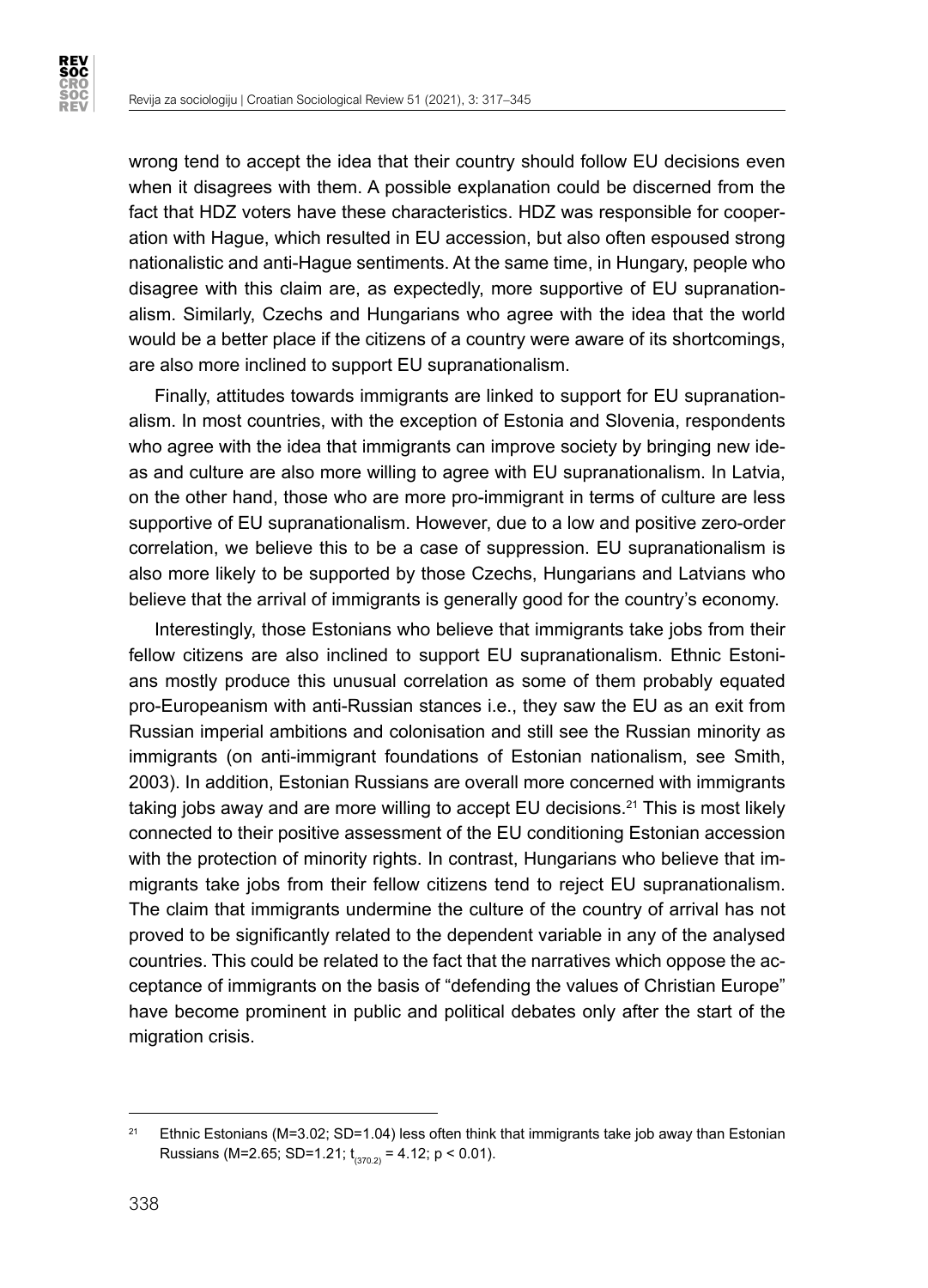

## 6. DISCUSSION AND CONCLUSION

Even though general explanations of the public support for the EU exist, our research showed that national contexts matter a great deal. Higher social status, higher education level and living in urban areas are associated with higher support for EU supranationalism confirming the utilitarian approach, but only in some of the analysed countries. The seven countries we analysed showed a non-negligible discrepancy between levels of support and between the predictors of support. Aside from country differences we also found perplexing relations between politics and the public. The Hungarian case perhaps best exemplifies the complexity of the issue. The citizens of the country that has been at the forefront of CEE conflicts with the EU have in fact shown the greatest support for following the decisions of Brussels. On the other hand, our regression model was most successful in Hungary i.e., it explained the highest share of variability. This is because, despite being generally pro-EU, questions of nationalism, sovereignism and immigration correlated with Hungarian respondents' attitudes towards the EU even before the migrant crisis, probably reflecting an earlier emergence of transnational cleavage in Hungary. At the same time, questions of national identity, religion and history were not significant predictors. This points to the salience of broader sovereigntist sentiments in public opinion (as in most analysed countries), but also indicates that political elites can build on existing cleavages by further politicising them.

When looking at national identity in other CEE countries, we found that neither the ethnic nor the civic aspects of national identity proved to be correlated with support for following EU decisions in most of the cases. We cannot espouse a similar conclusion concerning immigration since we observed that positively worded statements about immigration were in most cases positively correlated with support for following the decisions of Brussels. It is, however, worthy of mention that the statement about the cultural threat posed by immigration did not predict opposition to EU supranationalism. Furthermore, the data show that in all of the analysed countries public opinion was somewhat more concerned with negative economic consequences than with negative cultural consequences of migration. This was contrary to the emphasis political elites placed on the cultural threat during and after the migration crisis. This could add weight to the hypothesis of political elites constructing the narrative of the crisis.

The question of CEE seeing itself as somehow truer to Christianity, which would oppose it to the West and the EU, did not have much grounding in 2013. In fact, this paper points to quite the opposite. In Slovenia and Estonia, seeing religion as part of national identity was positively correlated with support for the EU. Moreover, in 4 of the 5 countries where church attendance predicted support for following the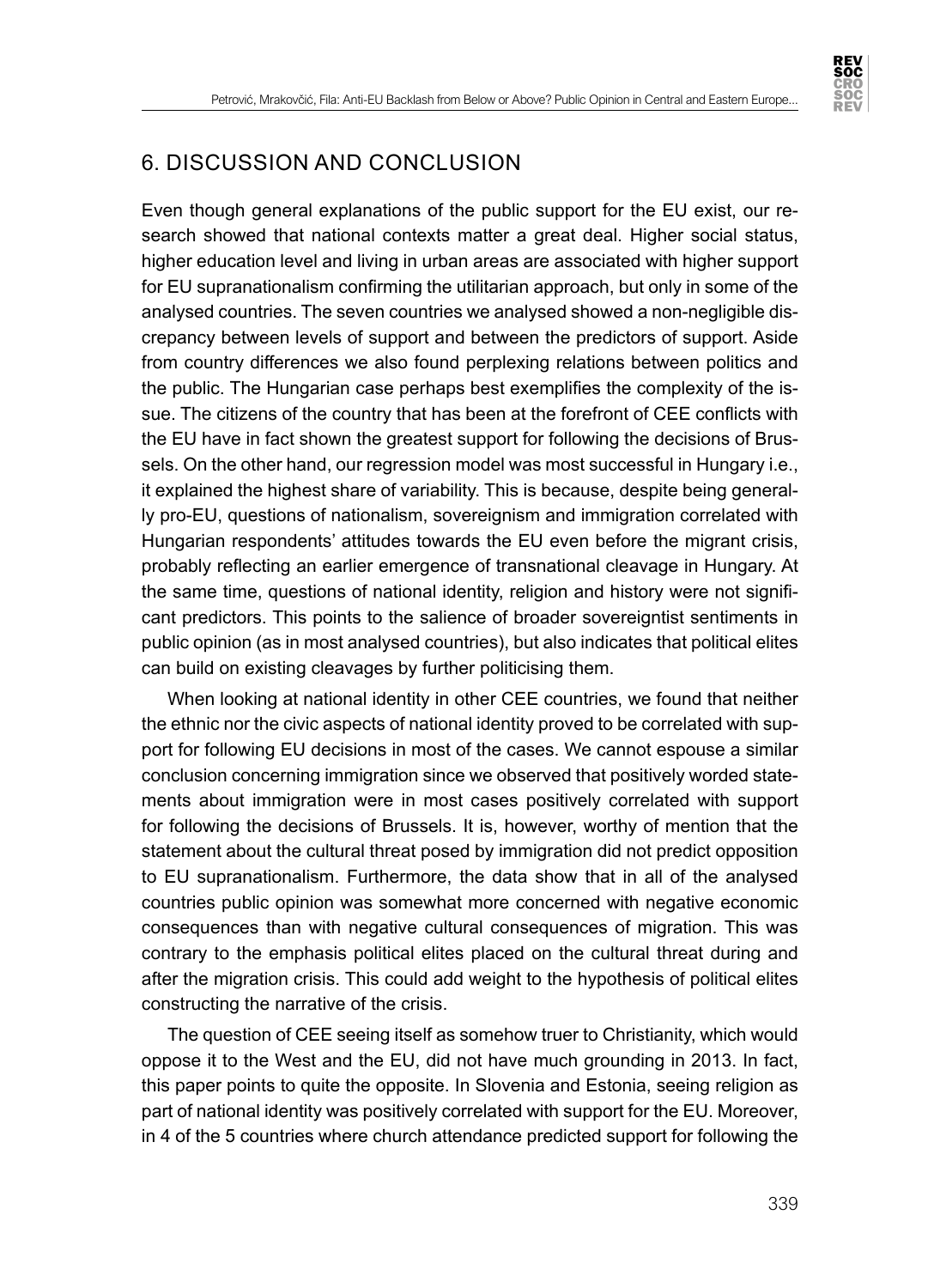**REV<br>SOC CRO<br>SOC<br>REV** 

> decisions of the EU, the more frequent churchgoers tended to be more in favour of the EU, which corresponds to previous research (see Nelsen and Guth, 2005). The only exception was Hungary, which may yet again point to some fertile ground for Orbán's narratives. Even though history is present as a point of contention between CEE and the EU in some narratives, this study finds that citizens of most of the analysed countries did not recognise it as such. However, pride in national history was negatively correlated with the support for EU supranationalism in three countries: the Czech Republic, Latvia and Slovenia.

> We also noticed that, in almost all of the countries, being proud of the country's social system was a significant predictor. That could point to citizens' support for following EU decisions being related to their position in social stratification. As indicated in the results of effects of sociodemographic characteristics, those who see themselves as having a higher status are more likely to support EU supranationalism. Likewise, those who have suffered the most from transition and Europeanisation costs are probably more likely to be critical of their country's social security system and oppose EU supranationalism.

> The results indicate that different accession processes and EU conditionality could have left quite a strong mark on the opinion on the EU, particularly when they also questioned nation-state identities. In Latvia and Estonia, EU conditionality has different meanings for titular nations and Baltic Russians. In Croatia, it could have produced a relatively broad sense of seeing the EU only as a necessity for escaping the Balkans. Regarding the answer to the question of whether the CEE–Brussels rift came from below or above, it seems that elites are able to bypass public opinions and construct an anti-EU climate, however not out of thin air. The conditions for such a process were clearly present in Hungary and this calls for further analysis of cleavages and their politicisation by prominent ideological entrepreneurs.

> The impact of political elites can hardly be overstated and Fidesz's anti-EU and anti-immigrant campaigns were crucial in creating the CEE–Brussels rift. However, the Hungarian case also suggests that following the predictors of opposition to EU supranationalism can indicate polarisation in a given society and help predict its transposition at a European level. When compared to other analysed CEE countries, the Hungarian public has to the highest extent formed its opposition and support to EU supranationalism according to the theory of transnational cleavage. Only the Czech Republic comes close to it and that is due to its preoccupation with protectionism, probably reflecting the importance of the socioeconomic cleavage. A brief historical comparison with all other analysed countries shows that they all (except Hungary and, with some caveat, the Czech Republic) started their transition with issues of gaining statehood looming large. Hungarian and Czech elites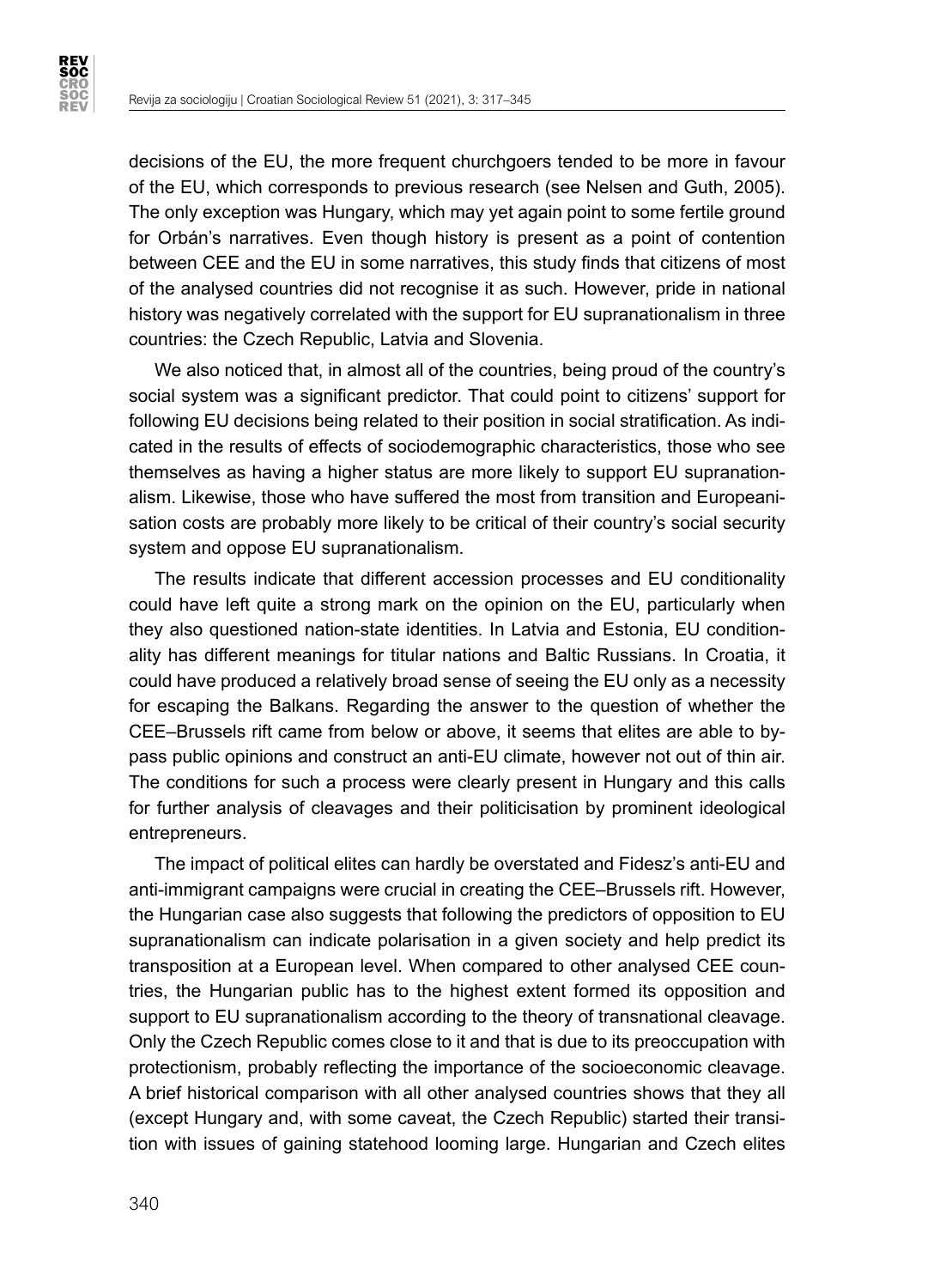

could focus on other social issues and potential contentions from the start of the transition, whereas elites in other countries for quite some time saw the EU primarily as a "rescue" of their newly founded nation-states (Milward, 2019).

Finally, we want to point to the limitations of this paper. Some questions likely carry different meanings in different countries. Regarding immigration, different ethnic groups could be considered immigrants prior to the migration crisis, for instance, in the cases of Latvia and Estonia and their relations toward Russians. Another limitation is that we focused exclusively on the issue of following the decisions of the Union, which means that the research should not be interpreted as exploring general attitudes towards the EU. Future research should further investigate this topic and explain the similarities and/or differences between countries, as well as similarities and differences between the political elites and the public in identification and attitudes related to support for the EU.

## **FUNDING**

This paper was written as part of the "Integration and Disintegration of the European Union: Dynamics of Europeanism and Euroscepticism" project supported by the Croatian Science Foundation under Grant UIP-2019-04-2979.

## CONFLICT OF INTEREST

Authors declare no conflict of interest.

## ETHICAL APPROVAL

Not applicable [secondary analysis of publicly available data].

## DATA ACCESS AND TRANSPARENCY

Data available from the GESIS data archive:

ISSP (2015). *International Social Survey Programme: National Identity – ISSP 2013.* Cologne: GESIS Data Archive. Data File Version 2.0.0. https://doi. org/10.4232/1.12312

Analytic procedures in SPSS and additional analyses available from the online Supplement to this article [\(https://hrcak.srce.hr/ojs/index.php/rzs/libraryFiles/](https://hrcak.srce.hr/ojs/index.php/rzs/libraryFiles/downloadPublic/233) [downloadPublic/233](https://hrcak.srce.hr/ojs/index.php/rzs/libraryFiles/downloadPublic/233)).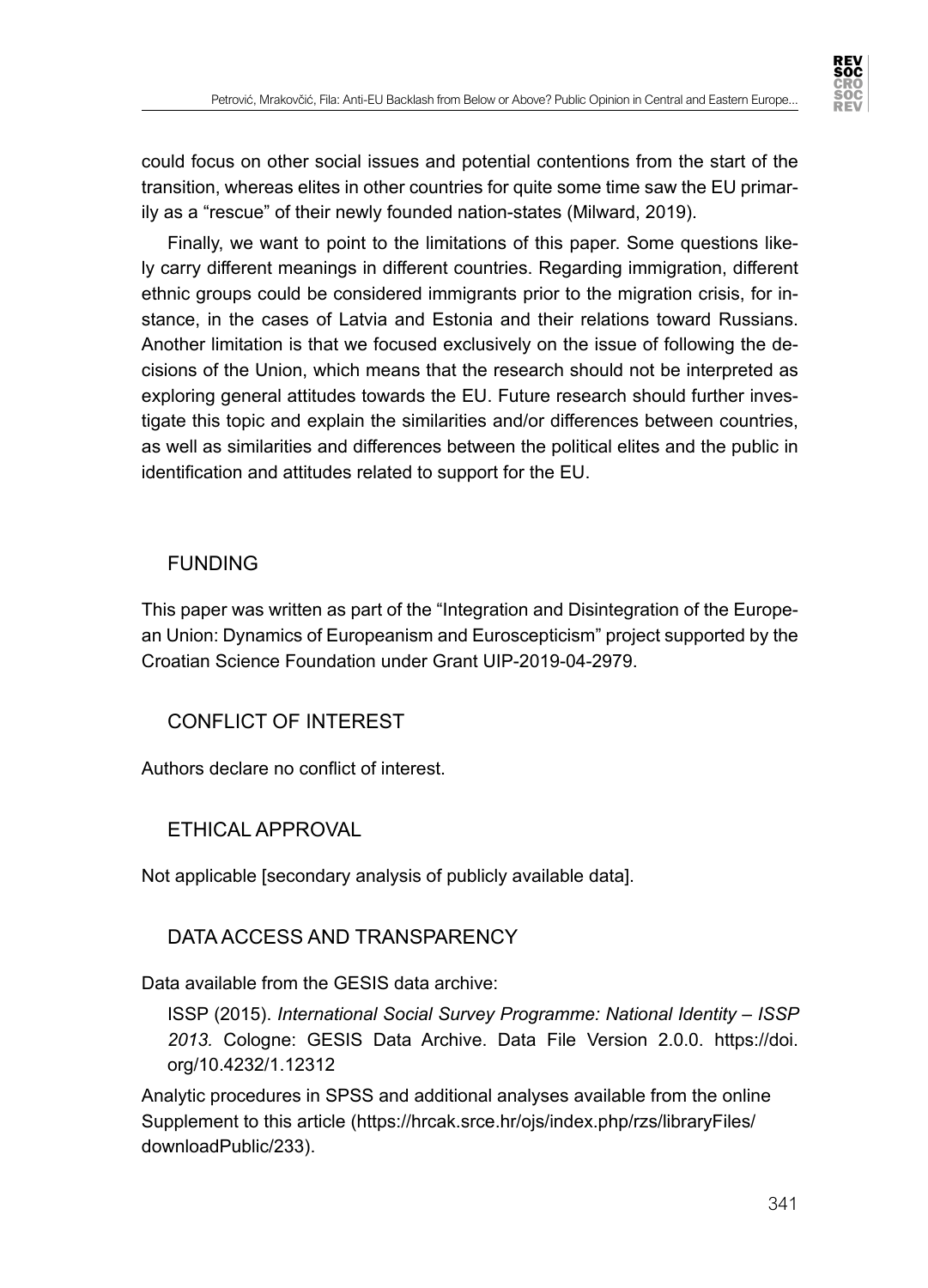## **REFERENCES**

**REV<br>SOC CRO<br>SOC<br>REV** 

- Arató K and Koller B (2018). Hungary in the Visegrád Group. In: Schweiger C and Visvizi A (eds). *Central and Eastern Europe in the EU: Challenges and Perspectives Under Crisis Conditions*. Abingdon: Routledge, 90–105. https://doi.org/10.4324/9781315230986-7
- Bago M (2011) Ekskluzivno: Nakon presude generalima dramatično pala potpora ulasku u EU. *Dnevnik.hr* 16 April https://dnevnik.hr/vijesti/hrvatska/nakon-presude-generalimadramaticno-pala-potpora-ulasku-u-eu.html (16 December 2021)
- Bakker R, Hooghe L, Jolly S, Marks G, Polk J, Rovny J, Steenbergen M and Vachudova MA (2020). *2019 Chapel Hill Expert Survey*. Version 2019.1.. Chapel Hill, NC: University of North Carolina. https://www.chesdata.eu/2019-chapel-hill-expert-survey (16 December 2021)
- Bandelj N and Gibson CW (2020). Contextualizing Anti-Immigrant Attitudes of East Europeans, *Review of European Studies*, 12 (3): 32–49. [https://doi.org/10.5539/res.](https://doi.org/10.5539/res.v12n3p32) [v12n3p32](https://doi.org/10.5539/res.v12n3p32)
- Bíró-Nagy A (2021). Orbán's Political Jackpot: Migration and the Hungarian Electorate, *Journal of Ethnic and Migration Studies*. Advanced online publication, 9 February. [https://](https://doi.org/10.1080/1369183X.2020.1853905) [doi.org/10.1080/1369183X.2020.1853905](https://doi.org/10.1080/1369183X.2020.1853905)
- Csehi R and Zgut E (2021). 'We Won't Let Brussels Dictate Us': Eurosceptic Populism in Hungary and Poland, *European Politics and Society*, 22 (1): 53–68. [https://doi.org/10.1](https://doi.org/10.1080/23745118.2020.1717064) [080/23745118.2020.1717064](https://doi.org/10.1080/23745118.2020.1717064)
- De Vries CE (2017). Benchmarking Brexit: How the British Decision to Leave Shapes EU Public Opinion, *JCMS: Journal of Common Market Studies*, 55 (S1): 38–53. [https://doi.](https://doi.org/10.1111/jcms.12579) [org/10.1111/jcms.12579](https://doi.org/10.1111/jcms.12579)
- Díez Medrano J (2020). National Identity and the Citizens′ Europe. In: Duina F and Merand F (eds). *Europe's Malaise (Research in Political Sociology Book 27)*. Bingley:Emerald Publishing Limited, 67–83. https://doi.org/10.1108/S0895-993520200000027007
- Enyedi Z (2020). Right-wing authoritarian innovations in Central and Eastern Europe, *East European Politics*, 36 (3): 363–377. <https://doi.org/10.1080/21599165.2020.1787162>
- Gessler T and Kyriazi A (2019). Hungary A Hungarian Crisis or Just a Crisis in Hungary? In: Hutter S and Kriesi H (eds). *European Party Politics in Times of Crisis (1st ed.).* Cambridge: Cambridge University Press, 167–188. <https://doi.org/10.1017/9781108652780.008>
- Hamáček J, Helme M, Pintér S, Ģirģens S, Kamiński M, Mikulec R and Hojs A (2020). Joint Letter by the Ministers of the Interior of the Czech Republic, Estonia, Hungary, Latvia, Poland, Slovakia and Slovenia. https://twitter.com/ADimitrovs/ status/1270698631369297921 (16 December 2021)
- Havlík V, Hloušek V and Kaniok P (2017). *Europeanised Defiance–Czech Euroscepticism Since 2004*. Opladen: Verlag Barbara Budrich. https://doi.org/10.2307/j.ctvdf0h3g
- Hloušek V and Kopeček L (2008). Cleavages in the Contemporary Czech and Slovak Politics Between Persistence and Change, *East European Politics and Societies: And Cultures*, 22 (3): 518–552. <https://doi.org/10.1177/0888325408315833>
- Hobolt SB and de Vries CE (2016). Public Support for European Integration, *Annual Review of Political Science*, 19 (1): 413–432. [https://doi.org/10.1146/annurev](https://doi.org/10.1146/annurev-polisci-042214-044157)[polisci-042214-044157](https://doi.org/10.1146/annurev-polisci-042214-044157)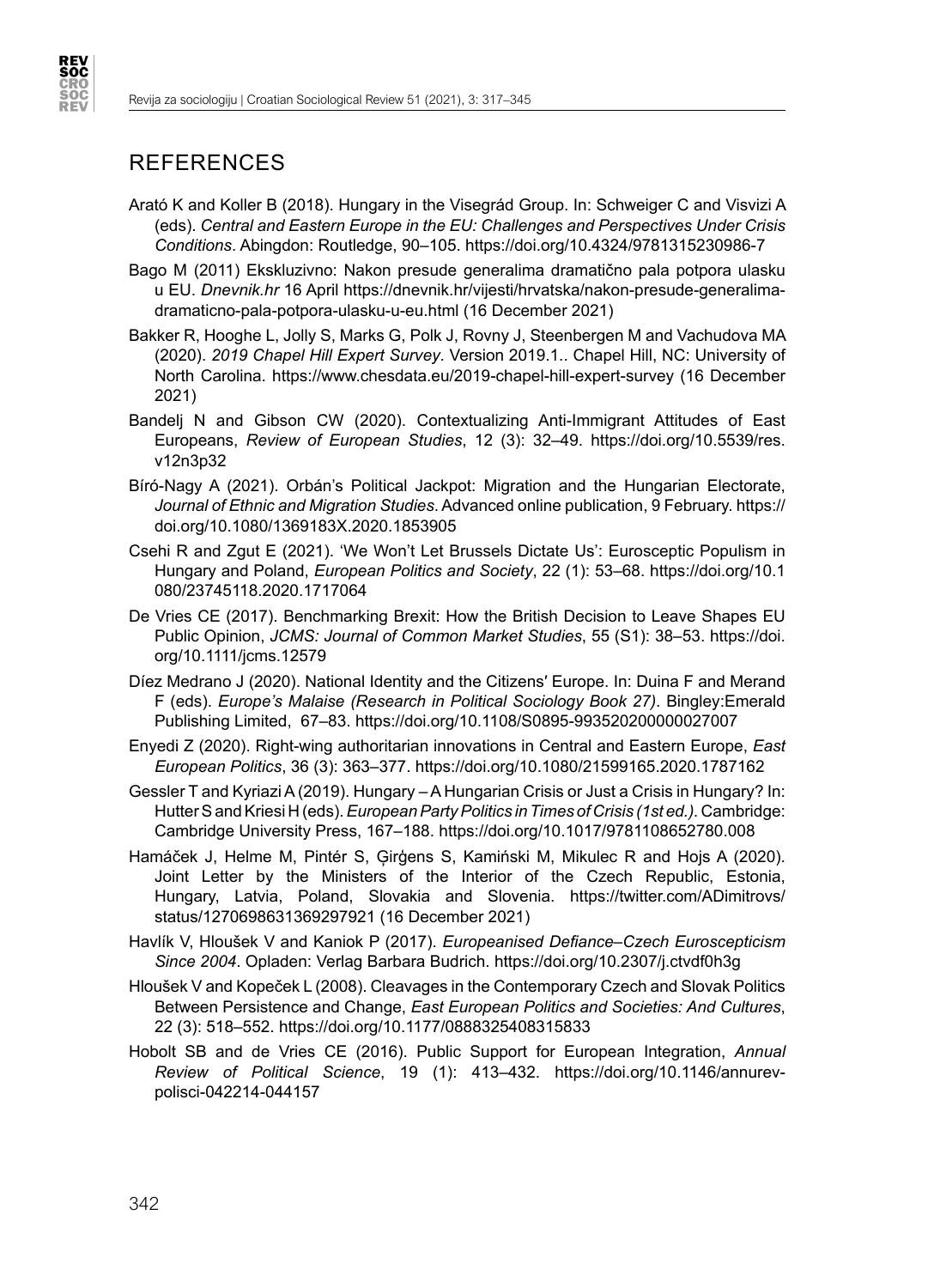

- Hooghe L and Marks G (2018). Cleavage Theory Meets Europe's Crises: Lipset, Rokkan, and the Transnational Cleavage, *Journal of European Public Policy*, 25 (1): 109–135. <https://doi.org/10.1080/13501763.2017.1310279>
- ISSP (2015). *International Social Survey Programme: National Identity ISSP 2013.* Cologne: GESIS Data Archive. Data File Version 2.0.0. https://doi.org/10.4232/1.12312
- Janmaat JG (2006). Popular Conceptions of Nationhood in Old and New European Member States: Partial Support for the Ethnic-Civic Framework, *Ethnic and Racial Studies*, 29 (1): 50–78. <https://doi.org/10.1080/01419870500352363>
- Jović D (2012). Hrvatski referendum o članstvu u Europskoj uniji i njegove posljedice za smanjeni Zapadni Balkan, *Anali Hrvatskog politološkog društva*, 9 (1): 163–182.
- Joye D and Sapin M (2016). Report to the ISSP General Assembly on monitoring work undertaken for the ISSP by the Methodology Committee. [https://dbk.gesis.org/dbksearch/](https://dbk.gesis.org/dbksearch/file.asp?file=ZA5950_mr.pdf) [file.asp?file=ZA5950\\_mr.pdf](https://dbk.gesis.org/dbksearch/file.asp?file=ZA5950_mr.pdf) (17 November 2021)
- Krašovec A and Batrićević N (2020). Cleavages and Government in Slovenia and Montenegro, *Politics in Central Europe*, 16 (2): 593–621. [https://doi.org/10.2478/pce-](https://doi.org/10.2478/pce-2020-0027)[2020-0027](https://doi.org/10.2478/pce-2020-0027)
- Lavrič M and Bieber F (2021). Shifts in Support for Authoritarianism and Democracy in the Western Balkans, *Problems of Post-Communism*, 68 (1): 17–26. [https://doi.org/10.1080](https://doi.org/10.1080/10758216.2020.1757468) [/10758216.2020.1757468](https://doi.org/10.1080/10758216.2020.1757468)
- Márkus G (1999). Hungarian Cleavages and Parties prior to 1989. In: Lawson K, Römmele A and Karasimeonov G (eds). *Cleavages, Parties, and Voters. Studies from Bulgaria, the Czech Republic, Hungary, Poland, and Romania*. Westport: Praeger, 61–76.
- Milward A (1999). *The European Rescue of the Nation-state*. London: Routledge. https://doi. org/10.4324/9780203982150
- Nelsen B and Guth J (2005). Religion and Attitudes toward the European Union: The New Member States *European Union Studies Association Ninth Biennial International Conference*, 1–14. [http://aei.pitt.edu/3053/1/EUSA\\_2005\\_1.5.pdf \(16](http://aei.pitt.edu/3053/1/EUSA_2005_1.5.pdf%20(16) December 2021)
- Orbán V (2020). Address by Prime Minister Viktor Orbán at the Inauguration of the Memorial to National Cohesion. *About Hungary*, August 20. [http://abouthungary.hu/speeches-and](http://abouthungary.hu/speeches-and-remarks/address-by-prime-minister-viktor-orban-at-the-inauguration-of-the-memorial-to-national-cohesion/)[remarks/address-by-prime-minister-viktor-orban-at-the-inauguration-of-the-memorial](http://abouthungary.hu/speeches-and-remarks/address-by-prime-minister-viktor-orban-at-the-inauguration-of-the-memorial-to-national-cohesion/)[to-national-cohesion/](http://abouthungary.hu/speeches-and-remarks/address-by-prime-minister-viktor-orban-at-the-inauguration-of-the-memorial-to-national-cohesion/) (14 June 2021)
- Pauković D and Raos V (2015). Democratic Deficits, Delayed Democratization and Prolonged EU Accession. In: Maldini P and Pauković D (eds). *Croatia and the European Union: Changes and Development*. Farnham: Ashgate, 33–53.
- Petrović N (2019). Divided National Memories and EU Crises: How Eurosceptic Parties Mobilize Historical Narratives, Innovation: *The European Journal of Social Science Research*, 32 (3): 363-384. https://doi.org/10.1080/13511610.2018.1523710
- Ploom I and Veebel V (2017). Emulated Euroskepticism in Estonian Politics. In: Bukovskis K and Austers A (eds). *Euroskepticism in the Baltic States: Uncovering Issues, People and Stereotypes*. Riga: Latvian Institute of International Affairs and Friedrich Ebert Stiftung, 51–68.
- Polk J, Rovny J, Bakker R, Edwards E, Hooghe L, Jolly S, Koedam J, Kostelka F, Marks G, Schumacher G, Steenbergen M, Vachudova MA and Zilovic M (2017). Explaining the Salience of Anti-elitism and Reducing Political Corruption for Political Parties in Europe With the 2014 Chapel Hill Expert Survey dana, *Research & Politics*, 4 (1): 1–9. [https://](https://doi.org/10.1177/2053168016686915) [doi.org/10.1177/2053168016686915](https://doi.org/10.1177/2053168016686915)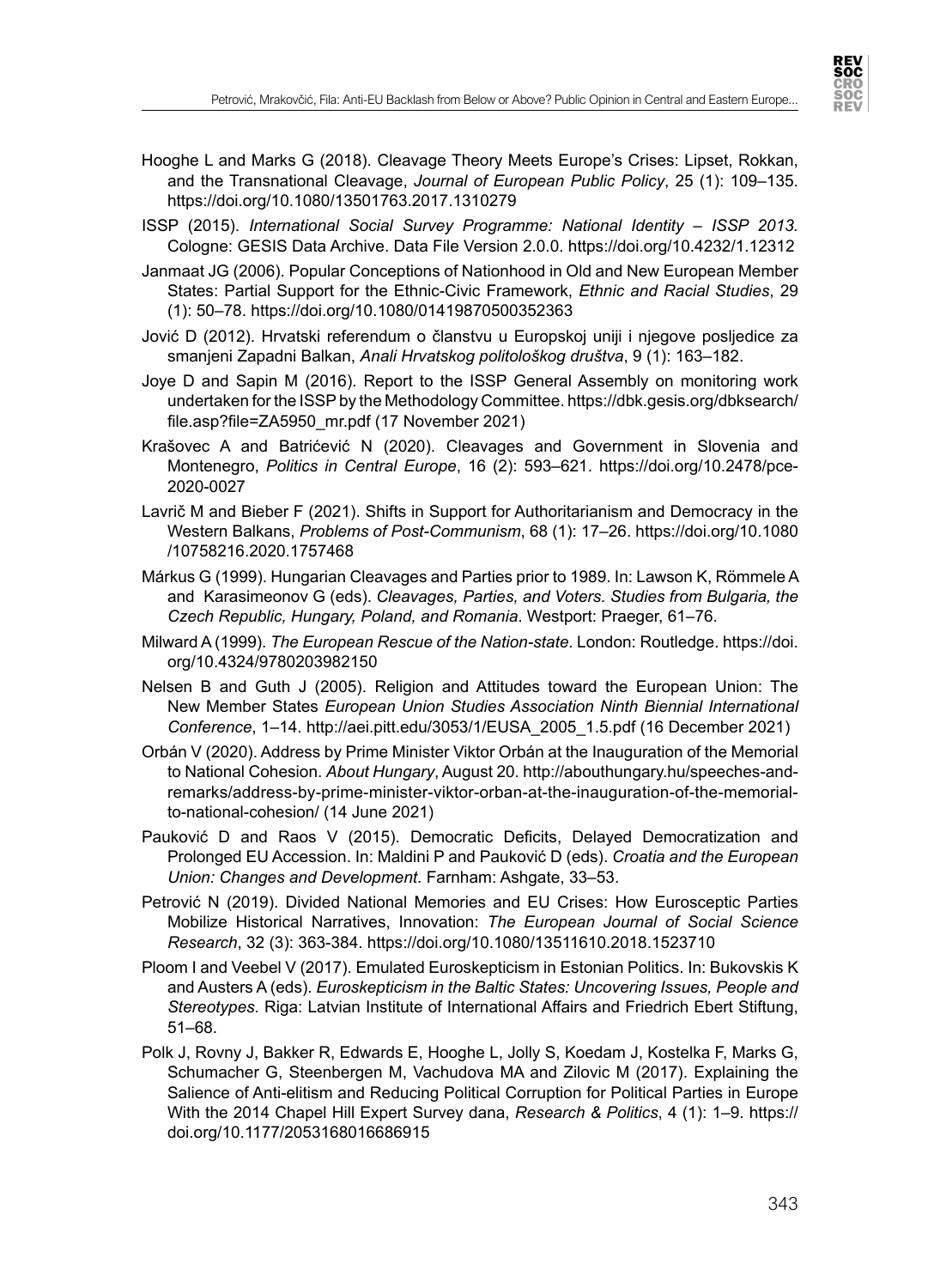**REV<br>SOC CRO<br>SOC<br>REV** 



- Santana A, Zagórski P and Rama J (2020). At Odds With Europe: Explaining Populist Radical Right Voting in Central and Eastern Europe, *East European Politics*, 36 (2): 288–309. <https://doi.org/10.1080/21599165.2020.1737523>
- Schulze JL (2018). *Strategic Frames: Europe, Russia, and Minority Inclusion in Estonia and Latvia*. Pittsburgh: University of Pittsburgh Press. https://doi.org/10.2307/j.ctt21c4t1f
- Sekulić D, Massey G and Hodson R (2006). Ethnic Intolerance and Ethnic Conflict in the Dissolution of Yugoslavia, *Ethnic and Racial Studies*, 29 (5): 797–827. [https://doi.](https://doi.org/10.1080/01419870600814247) [org/10.1080/01419870600814247](https://doi.org/10.1080/01419870600814247)
- Shulman S (2002). Challenging the Civic/Ethnic and West/East Dichotomies in the Study of Nationalism, *Comparative Political Studies*, 35 (5): 554–585. [https://doi.](https://doi.org/10.1177/0010414002035005003) [org/10.1177/0010414002035005003](https://doi.org/10.1177/0010414002035005003)
- Smith DJ (2003). Minority Rights, Multiculturalism and EU Enlargement: The Case of Estonia, *JEMIE - Journal on Ethnopolitics and Minority Issues in Europe*, 4 (1): 1–37.
- Styczyńska N (2017). Eurosceptic Parties in the Central and Easter European Countries: A Comparative Case Study of Poland, Hungary and Bulgaria. In: Leruth B, Startin N and Usherwood S (eds). *The Routledge Handbook of Euroscepticism*. London: Routledge, 139–154. https://doi.org/10.4324/9781315464015-14
- Taggart P and Szczerbiak A (2001). *Parties, Positions and Europe: Euroscepticism in the EU Candidate States of Central and Eastern Europe*. Brighton: Sussex European Institute.
- Taggart P and Szczerbiak A (2004). Contemporary Euroscepticism in the party systems of the European Union candidate states of Central and Eastern Europe, *European Journal of Political Research*, 43 (1): 1–27. <https://doi.org/10.1111/j.1475-6765.2004.00143.x>
- Vachudova MA (2005). *Europe Undivided: Democracy, Leverage, and Integration After Communism*. Oxford: Oxford University Press. https://doi. org/10.1093/0199241198.001.0001
- Vachudova MA (2020). Ethnopopulism and Democratic Backsliding in Central Europe, *East European Politics*, 36 (3): 318–340. <https://doi.org/10.1080/21599165.2020.1787163>
- Zielonka J and Rupnik J (2020). From Revolution to 'Counter-Revolution': Democracy in Central and Eastern Europe 30 Years On, *Europe-Asia Studies*, 72 (6): 1073–1099. <https://doi.org/10.1080/09668136.2020.1784394>
- Zou D, Lloyd JEV and Baumbusch JL (2019). Using SPSS to Analyze Complex Survey Data: A Primer, *Journal of Modern Applied Statistical Methods*, 18 (1): 2–22. [https://doi.](https://doi.org/10.22237/jmasm/1556670300) [org/10.22237/jmasm/1556670300](https://doi.org/10.22237/jmasm/1556670300)